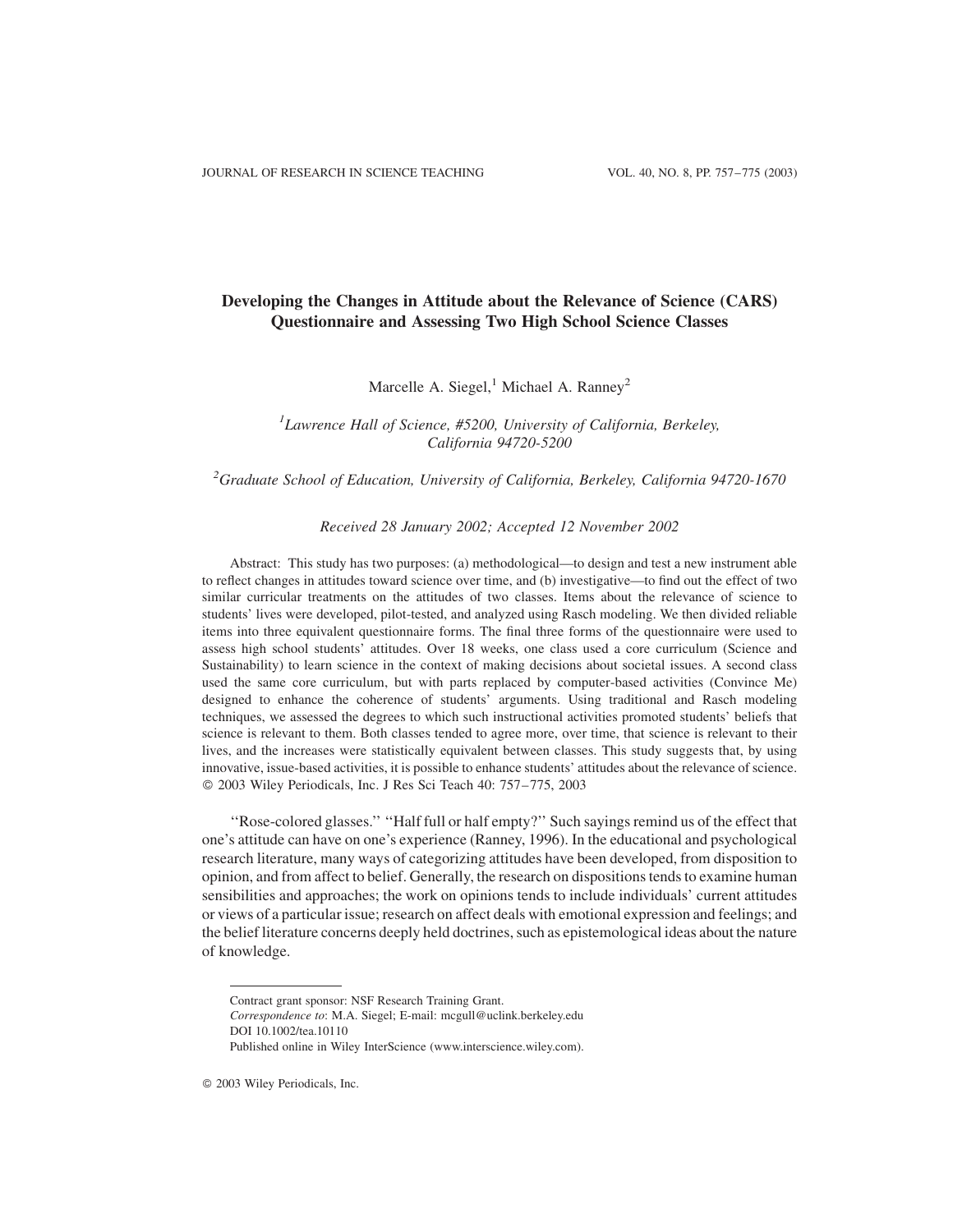#### Attitudes toward Science

Work in the realm of students' attitudes toward science has been motivated by the desire to increase interest, performance, and student retention in science (Third International Mathematics and Science Study, 2001). Educational studies have produced mixed results but tend to show that attitudes affect students' persistence and performance (for a review, see Schommer, 1994). Modest positive correlations between science attitude and science achievement have been reported in many studies (Schibeci & Riley, 1986; Keeves & Morganstern, 1992). Models propose that science instruction influences attitudes in ways that predict achievement (Hegarty-Hazel, 1990; Schibeci & Riley, 1986; Simpson & Oliver, 1990). In particular, science instruction that is activity-based (Dickinson, 1976; Fraser, 1980; Freedman, 1997) and issueoriented (Iskandar, 1991; McComas, 1993) has been shown to enhance positive attitudes toward science.

Another reason to extend research on scientific attitudes is that attitudes and beliefs are part of ''cognition'' itself (Schoenfeld, 1985). Research has suggested that people who view science in a sophisticated way are better able than others to use their knowledge in more contexts and to make sense out of complex information (Davis, 1998; King & Kitchener, 1994; Linn & Songer, 1993). Thus, science attitude research may be viewed as fundamental to understanding scientific cognition.

# Measuring Attitudes toward Science

To measure attitudes toward science, researchers have used Likert scales, Thurstone scales, semantic differential scales, direct interviews, and, much less frequently, indirect or projective methods and interviewing techniques (Ramsden, 1998). The most common method, Likert scales, has several advantages: They are not difficult to create, can include a large number of items that can be answered quickly, can provide precise information about a respondent's degree of agreement or disagreement, and can provide high reliability (Oppenheim, 1992). Disadvantages of Likert scales can sometimes be overcome using special techniques or multiple methods. For example, one criticism of measuring attitudes with Likert scales is that the neutral midpoint might not represent neutrality in the subject's mind, but rather a state of confusion or misunderstanding. Researchers can mitigate this problem by adding another response choice, such as ''do not understand.'' Another criticism of Likert scales is that they might decontextualize the issue studied. For example, students' diverse views of science might hinge on what is meant by science, and a scale might not be able to account for these different meanings (Bell & Linn, 2002). This type of problem is lessened by crafting Likert items to address the specific subtleties of issues (Oppenheim, 1992) and by using multiple methods. Interviewing and using new open-ended instruments such as the Views of Nature of Science questionnaire (Lederman, Abd-El-Khalick, Bell, & Schwartz, 2002) offers practical solutions that can add qualitative depth to a study—although they also increase the classroom time used. Whereas attitude scales entail problematic assumptions owing to the ways participants might interpret a given item (Lederman et al., 2002), open-ended instruments entail similarly problematic assumptions regarding how to interpret participants' statements. Projective or indirect techniques allow the researcher to uncover ideas without participants' direct awareness; however, such techniques have disadvantages as well, such as lower reliabilities and more interpretive difficulties (Oppenheim, 1992).

To our knowledge, reliable questionnaires to measure changes over time in scientific attitudes have not been developed. Previous research on attitudes toward science has concentrated on students' beliefs about the nature of science (Lederman et al., 2002; Moore & Foy, 1997; Moore &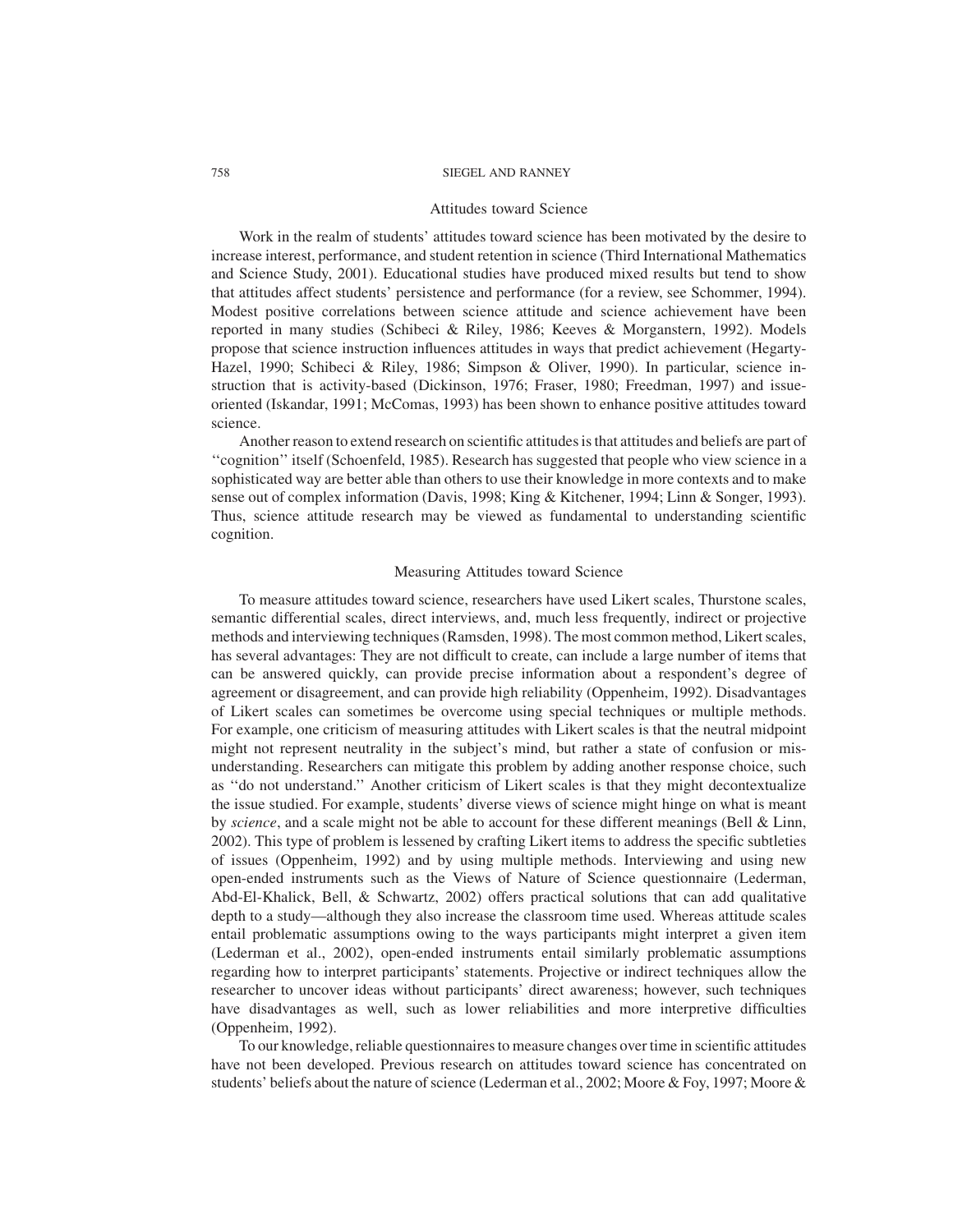#### DEVELOPING CARS AND ASSESSING 759

Sutman, 1970; Ryan & Aikenhead, 1992), students' values (Koballa, 1988), and students' images of scientists (Driver, Leach, Millar, & Scott, 1996; Mead & Metraux, 1957; Song & Kim, 1999). Others have studied affective orientation toward science, especially as it relates to career choice, the interest and intention to engage in science activities, enjoyment of classes, study practices, and perceived ability (Andre, Whigham, Hendrickson, & Chambers, 1999; Butler, 1999; Conwell & Prichard, 1992; Crawley & Koballa, 1994; Marsh & Yeung, 1997; Shamai, 1996; Stake & Mares, 2001; Tamir & Amir, 1987). Several researchers have also demonstrated gender differences regarding these factors (Kahle & Lakes, 1983; Mattern & Schau, 2002; Neathery, 1997; Weinburgh, 2000). Some studies have focused on whether instructional interventions can alter students' views of the nature of inquiry in science (Bell & Linn, 2000; Davis, 1998).

#### Research Issues: New Questionnaire Development, Attitude Change Assessment

This study has two main purposes: (a) methodological—to design and test a new science attitude instrument able to reflect attitude change over time and (b) investigative—to find out the effect of two similar curricular treatments on the attitudes of two classes. In this section, we describe the need for and the objectives of the study.

Methodologically, evaluating students repeatedly with the same questionnaire is not adequate. Students taking a test more than once could remember past responses or learn from the questionnaire itself (i.e., the retest effect). New concerns arise if the tests are not exactly the same, as they should have equivalent difficulties. For testing attitudes, questions should also be equally balanced in terms of being hard to agree with and easy to agree with (we will call this item extremeness instead of *difficulty*). If the questionnaires diverge, they also must be consistent so that they measure the same variables (we call this *issue consistency*). With these criteria in mind, three similar versions of the attitude questionnaire were developed through pilot-testing and quantitative modeling using Rasch techniques.

In addition, we used the questionnaire with two innovative science classes to determine whether (a) collectively, classes' attitudes toward science would change over time, and (b) there would be a difference between groups. Based on previous work cited above, one would expect an attitude change if a curriculum were sufficiently activity-based and engaging; yet it is rare to find dramatic changes in beliefs or attitudes in a short time. For example, epistemological beliefs entrenched ideas about the nature, origin, justification, and limits of knowledge, often characterized as implicit or below conscious awareness and expression—are usually further characterized as developmental in nature (King & Kitchener, 2002; Kuhn, 1991) and not easily altered with the presentation of new information [summarized in Aronson (1995)]. In addition, research has shown a decline in positive attitudes toward science as students reach the high school level [summarized in McComas (1996) and Piburn and Baker (1993)], suggesting that one might even expect a decline with the two 10th-grade classes engaged in the presentstudy. The design and history of the curriculum, though, led us to expect attitude enhancement to be possible albeit difficult to achieve.

In thisstudy, we used two activity-based science curricula. The first materials were developed by the Science Education for Public Understanding Program (SEPUP) to promote scientific literacy and decision making. The second set of instructional materials was created by the first author to be used with the Convince Me (CM) software (developed by Schank, Ranney, & Hoadley, 1996) to enhance the coherence of students' arguments. The SEPUP-only (S) group was compared with the SEPUP/CM (CM) group. When both groups used SEPUP curricular materials (described in the next section), they learned about scientific evidence that they then used to make decisions involving social consequences.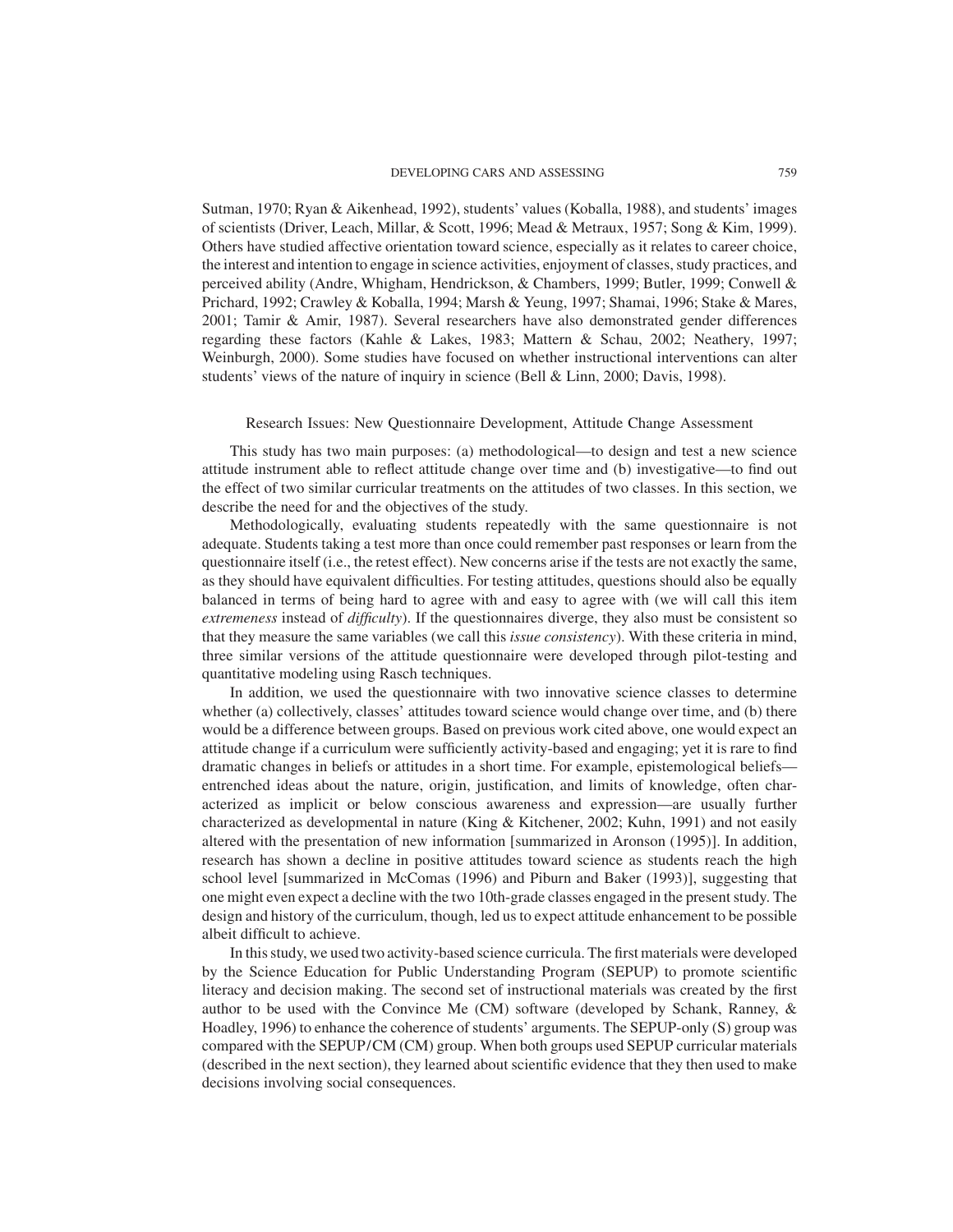Various possibilities could explain why students' attitudes might change. Both groups might be expected to have a more positive view of science at the end of the study because they both used more of the realistic-issues curriculum developed by SEPUP. By exclusively using SEPUP's hands-on science activities that relate to the real world, perhaps the SEPUP-only, S, group would gain a more positive view of the applicability of science than would the mixed group. The CM group used Convince Me software (described in the next section) during part of the semester. The CM group might be expected to develop positive views toward science because of their additional experience with a scientific method of reasoning. CM is structured to help people reason coherently about two or more sides of an issue, and these features might also generate more positive science attitudes. Furthermore, students used CM to make choices involving social and personal topics. Perhaps by using CM more intimately and possibly by learning to be a better decision maker, students would strengthen their attitudes that science is relevant to them.

These are many reasons why one might expect our participants' science attitudes to shift, but finding out exactly why is beyond the scope of this study. Our purpose was to develop an instrument and use it to measure changes over 18 weeks in the attitudes of the two classes of students using the innovative science curricula. The S and CM groups responded to the science attitude questionnaire three times: before, immediately after, and 3 weeks after CM was taught. Would students perceive science as being more relevant to their lives over the 18-week semester? Note that the prediction for the attitude study does not include a comparison of the two groups. In the overall study, however, the CM group was expected to have higher gains on other constructs regarding reasoning and decision making than the S group) (Siegel, 1999a,b).

### The Common Part of Both Curricula: SEPUP

The central S curriculum used to different degrees by both groups in this study is issueoriented in that students learn science in the context of making decisions about realistic societal issues. For example, providing food fortheworld isthe motivating issue forstudentsto learn about genetics, energy transfer, and plant biology; selective breeding and genetically engineered crops are explored as tools that agriculturists use to increase crop yield (SEPUP, 1999a). The goals of issue-oriented programs are to (a) develop an understanding of science and problem-solving processes related to social issues without taking an advocacy position, and (b) let students make their own choices based on what they learn (Thier & Nagle, 1994). The instructional materials are intended to promote scientific literacy and enhance the role of students as independent thinkers and active participants in science and society (SEPUP, 1999a).

Research efforts have shown that, in contrast to control materials, SEPUP materials increase student achievement along certain variables measured (Roberts & Wilson, 1998; Wilson, Sloane, Roberts, & Henke, 1995). SEPUP middle school students made statistically and educationally significant gains in their ability to use evidence and weigh tradeoffs (Wilson, Sloane, Roberts, & Henke, 1995), and high school students also improved in this regard (Siegel, 1999a,b). SEPUP instructional materials, assessment rubrics, and moderation activities are also powerful professional development tools; they improve teachers' abilities to assess learning (Roberts, Sloane, & Wilson, 1996; Roberts & Wilson, 1998) and they improve teaching practices, such as clarifying learning goals and establishing fair standards (Roberts & Wilson, 1998).

Participants in this study used a new SEPUP course, Science and Sustainability, to learn about science concepts, especially in biology, as they relate to sustainability.<sup>1</sup> The course package included written materials for students and teachers, as well as laboratory equipment. The SEPUP approach to science teaching involved investigations, discussions, debates, and other activities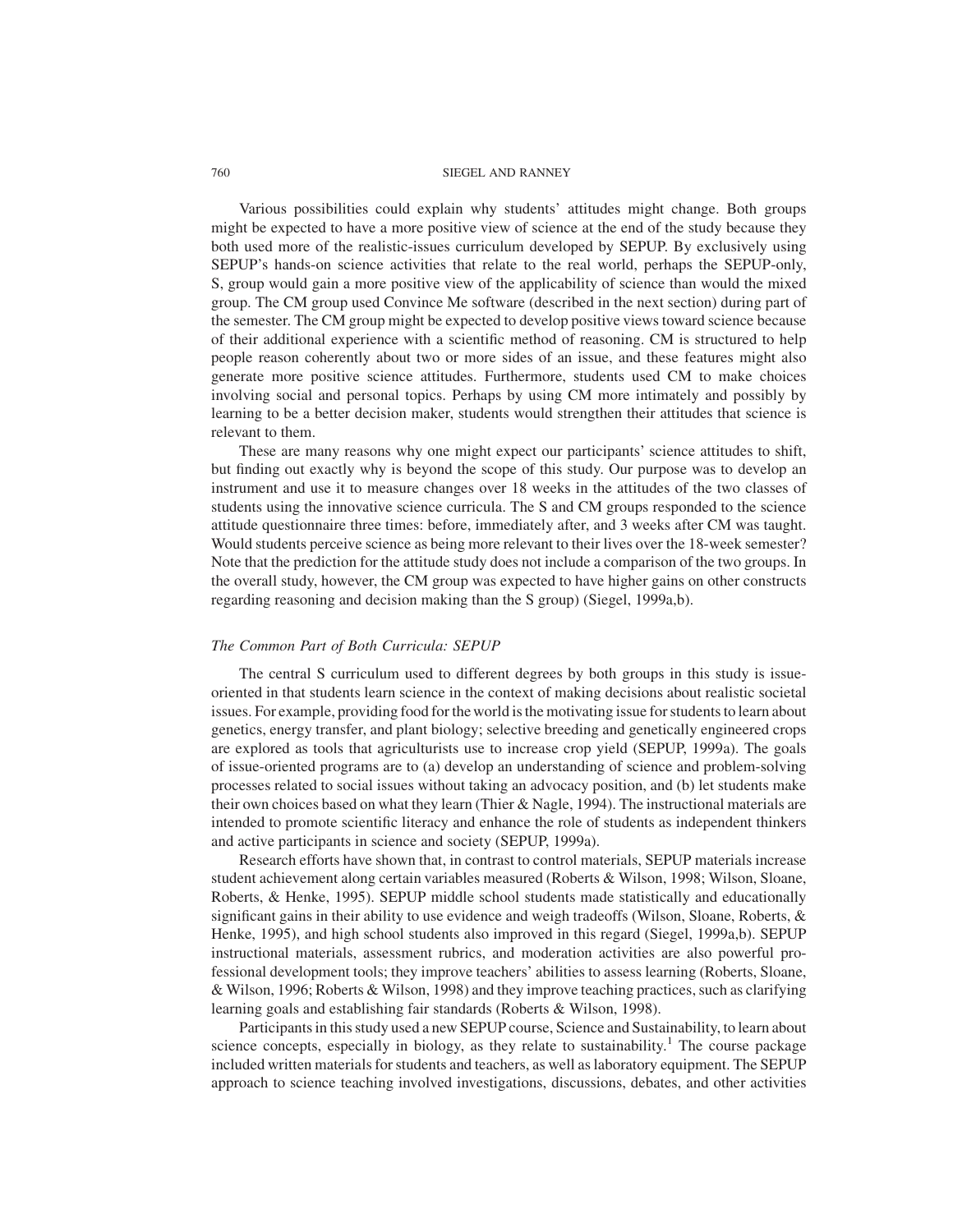(SEPUP, 1999a). The course was designed to encourage students to (a) explore the scientific principles and tradeoffsinvolved in obtaining their desired quality of life, and (b) develop a global perspective by investigating issues from the point of view of people living in different regions of the world (SEPUP, 1999a). Classes in this study used the field test version of this course that is now published (SEPUP, 1999b).

### CM Activities

The CM software (Figure 1) and curricular system have been used in many domains from physics to abortion issues, and primarily for evaluating hypotheses and evidence—although this task readily converts to decision making (Ranney & Schank, 1998; Thagard & Millgram, 1995). We used the CM program with one of two classes of students to see whether it engendered more, less, or no attitude change compared with the S curriculum. The primary instructional goal in this study was to provide more guidance during the decision-making process.

While using the program, a student enters hypotheses and evidence about a controversy. The student connects each statement to at least one other statement with (a) explanation links if the statements support each other or (b) contradiction links if the statements conflict with each other. Also, the studentrates each proposition according to how much she believesit and, ifit is evidence, how reliable it is. The steps are summarized in Table 1.

Convince Me can think using its connectionist network (ECHO) which simulates aspects of human reasoning (Ranney & Thagard, 1988). Using ECHO, Convince Me offers feedback (model's fit scores) on the degree to which a student's evaluation of each proposition matches the value predicted by the computer. ECHO's rules for prediction are based on the Theory of Explanatory Coherence articulated by the philosopher of science, Paul Thagard (1989). This theory is based on foundational ideas aboutsound arguments—for example, that the more support



Figure 1. Convince Me main screen.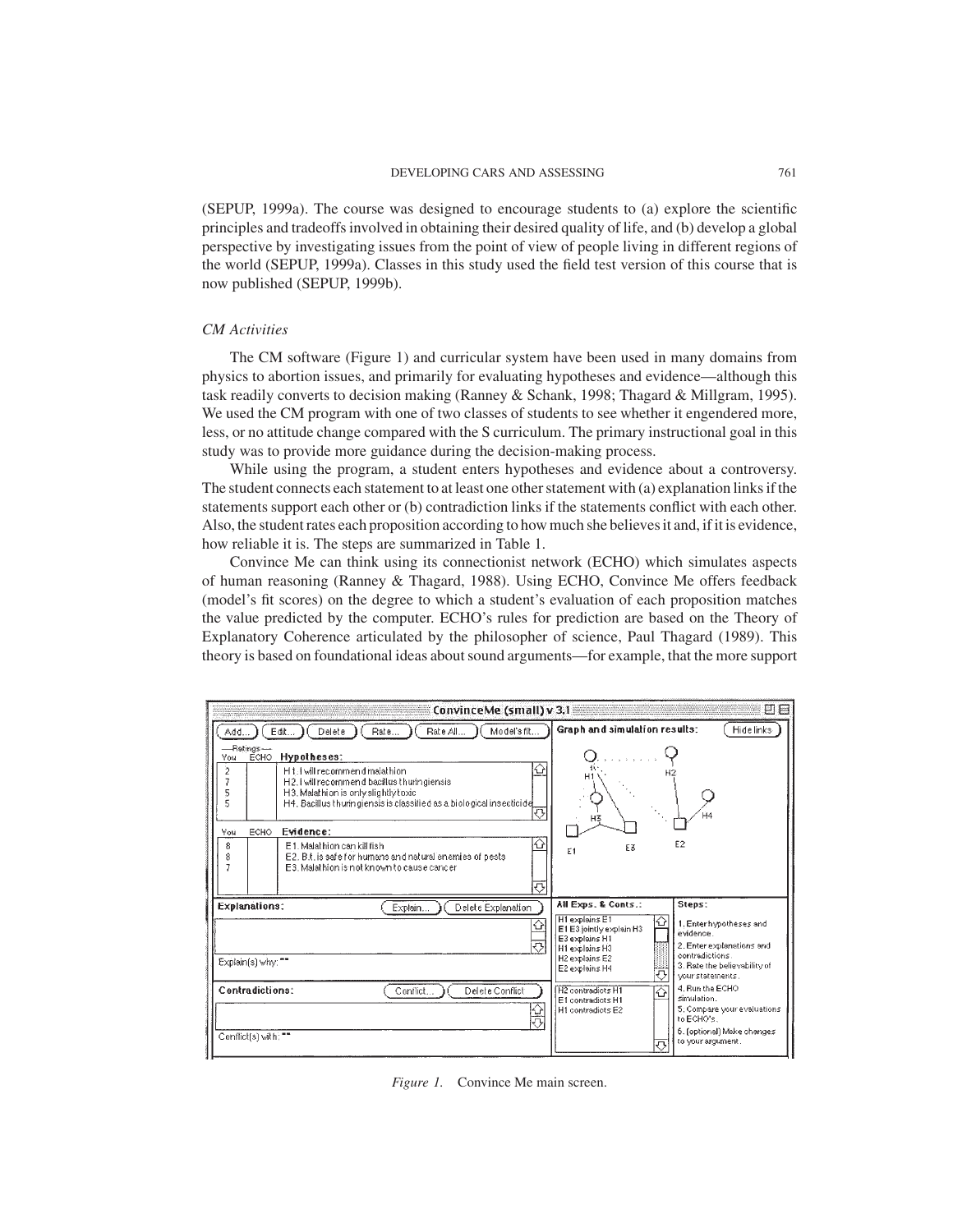| Steps for using Convince Me in this study |                                                                                                                                                                                                |  |  |  |  |
|-------------------------------------------|------------------------------------------------------------------------------------------------------------------------------------------------------------------------------------------------|--|--|--|--|
| Step No.                                  | Action                                                                                                                                                                                         |  |  |  |  |
| -1.                                       | Articulate beliefs about an issue presented.                                                                                                                                                   |  |  |  |  |
| 2.                                        | Categorize each belief as "evidence" or "hypothesis." Check off descriptive statements about<br>the belief (e.g., "Some reasonable people might disagree.") If evidence, rate its reliability. |  |  |  |  |
| 3.                                        | Connect propositions with "explanation" or "contradiction" links.                                                                                                                              |  |  |  |  |
| 4.                                        | Rate the plausibility of the belief on a $1-9$ scale.                                                                                                                                          |  |  |  |  |
| 5.                                        | Run the ECHO simulation.                                                                                                                                                                       |  |  |  |  |
| 6.                                        | Obtain feedback ("model's fit"), revise argument, and cycle through the steps again.                                                                                                           |  |  |  |  |

Steps for using Convince Me in this study

Note. The particular sequence shown here is not mandatory.

a statement hasfrom accepted sources, the more believable it is. The theory and ECHO were tested empirically and were repeatedly found to be effective predictors of subjects' beliefs in various domains (Read & Marcus-Newhall, 1993; Schank & Ranney, 1991, 1992).

Prior studies with Convince Me indicated that, like SEPUP, it is a useful tool for learning about reasoning (Diehl, Ranney, & Schank, 2001; Ranney, Schank, & Diehl, 1995). Students using the program performed better than students doing similar pen and paper exercises(Schank, 1995). Also, undergraduates and adolescents working with Convince Me improved at distinguishing between hypotheses and evidence (Ranney, Schank, Hoadley, & Neff, 1994) in ways particularly facilitated by Convince Me (Diehl, Castro, & Ranney, 1997; Schank, 1995; Siegel, 1999a). For example, using Convince Me, they tended to most associate a piece of evidence with an ''acknowledged fact or statistic,'' whereas a hypothesis correlated most with ''one possible inference, opinion, or view'' (Schank, 1995). High school students using Convince Me were able to support their claims with objective evidence and generated more than one alternative while making complex decisions (Siegel, 1999a,b). Furthermore, Convince Me was used to study the process of reasoning; for example, high school students' and experts' reasoning about global warming was compared (Adams, 1998).

#### Method for the Two Groups

This study was conducted within a larger study that also examined students' reasoning, including how students supported decisions with scientific evidence, weighed tradeoffs, and understood how Convince Me evaluates arguments and propositions (Siegel, 1999b).

# Participants

Two 10th-grade classes participated in the study, with 28 pupils in Group S and 19 in Group CM. The two classes' scores on the standardized Terra Nova test (CTB, 1997) were not significantly different ( $p = .35$ ) before instruction. The overall mean score was 2.45 on a 5-point scale, which was below the test's nearing proficient score of 3.00.

The participating school faces socioeconomic challenges typical of the inner city: 50% of its students qualify for Aid for Families with Dependent Children (AFDC); 42% of students are identified as Limited English Proficient by the school district. SAT scores reported for the 41% of the school's seniors who took the test were dramatically below the national average: 321 on the verbal portion and 437 on mathematics, compared with the national averages of 423 and 479, respectively.

Table 1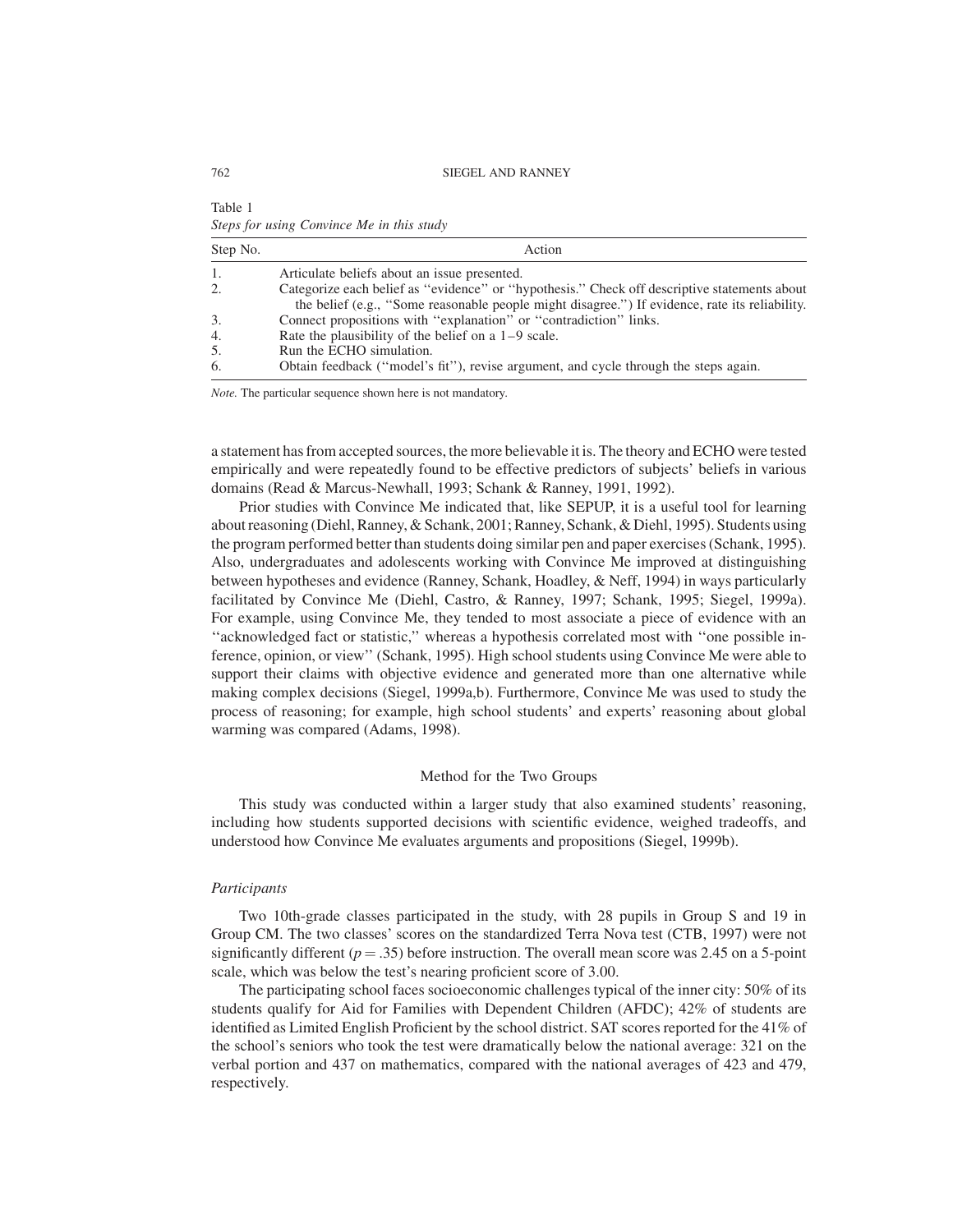#### DEVELOPING CARS AND ASSESSING 763

# Design, Procedure, and Materials

Figure 2A showsthe timing of activities, evaluations, and topics covered. Forthe first 7 weeks, both classes participated in the same Science and Sustainability activities at the same time. Then, for 8 weeks (indicated by the middle double-headed line), the CM class used both the SEPUP and the CM activities. Because of a scarcity of the school's computer facilities, half the class used CM one day while the other half completed SEPUP activities, and the next day they switched. The time that the CM class spent on decision-making activities with the software was short (effectively 4 weeks, or 22% of the time), compared with the time spent on SEPUP and other materials. The S class continued to use SEPUP issue-oriented activities during the time the CM class used the software in this manner. During the last 3 weeks of the study, both classes engaged in activities and review (Figure 2A). Thus, the study proceeded for half of a school year, and the majority of the time, both classes were using SEPUP materials. Figure 2A also shows the times when attitude questionnaires were administered. Students spent less than one period on each questionnaire. The first author interacted with both classes daily and equally based on the procedure just described. From September through January, before the study began, both classes were using the Science and Sustainability course.



<sup>a</sup>See text for statistical significance levels for these non-Rasch results \*Standard deviations in this column were .24, .22, and .33, respectively. \*\* Standard deviations in this column were .36, .22, and .35, respectively. 'Pretest vs. Delayed Posttest Gain for the S group was .32 logits (p=.01). "Pretest vs. Delayed Posttest Gain for the CM group was .35 logits (p=.0002)

Figure 2. (A) Timing of instruction and assessment. Labels on double-headed lines indicate weeks when groups were working on SEPUP or Convince Me activities. (B) Science attitude results on the pretest, posttest, and delayed posttest which, as indicated in (A), occurred during the 1st, 15th, and 18th weeks.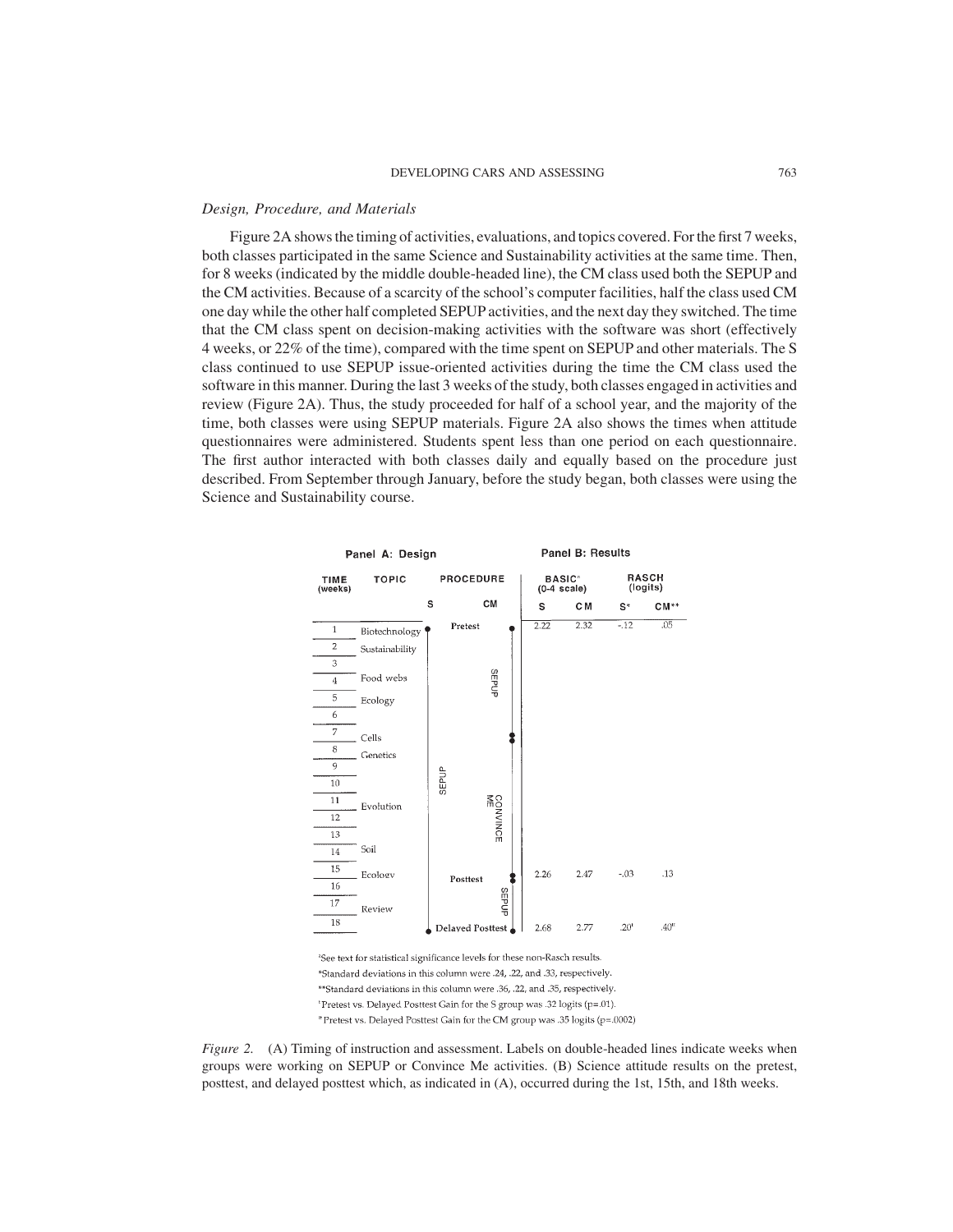The regular teacher taught both classes, which were at the Advanced level of First-Year Biology. The teacher was experienced in using SEPUP materials, and she taught all the other sections of Advanced Biology for the school, as well as an Environmental Science Institute. During the CM computer activities, the group was split into alternating halves. The first author acted as the CM instructor in the computer lab; the regular teacher used SEPUP activities in the classroom. A computer teacher, who was primarily an English teacher, was also present in the computer center.

The SEPUP science topics covered during the study were sustainability, biotechnology, food webs, genetics, and ecology. Figure 2A shows the sequence. Students in the CM group learned and practiced a model of decision making they could use in other situations involving complex choices. Once these students were adept at using the program [see Siegel (1999a) for details of instruction], each made decisions while working alone with CM. Students entered their alternatives, beliefs, and/or goals into the program and supported these with evidence and other hypotheses. They also had an opportunity to use CM to make a personal decision of their own choice. The goal was for students to learn ways to make an evidence-based, coherent decision.

# Development of Three Versions of the Changes in Attitudes about the Relevance of Science (CARS) Questionnaire

We developed three versions of a questionnaire concerning students' attitudes toward science to assess students' views at different times. The CARS questionnaire, shown in Appendix A, consisted of 59 items that were eventually separated into three equivalent versions (pretest, posttest, and delayed posttest) by pilot-testing the questions with 188 9th- and 10th-grade students (none of whom were in the S and CM groups). The final three versions of the questionnaire contained 8 repeated and 17 unique items, for a total of 25 items on each version. The items include and expand upon SEPUP's Perceived Relevance of Science items [with permission from Roberts and Henke (1997)].

The purpose of the questions was to investigate students' views on the nature of science specifically the relevance of science to their lives as they make decisions. For example, do students believe that science may be helpful in making better decisions about their health or about the environment? Does using a scientific process help the student make good decisions? For this study, science is broadly defined and includes students' commonsense notions of science. Accordingly, the questionnaire was designed to conceptualize science in multiple ways. The terminology included scientific, science class, science experiments, learning science, and scientific methods. Topics in the questionnaire included several arenas in which science might be relevant or irrelevant to students, including health, the environment, sports, computers, college, thinking skills, social skills, future success, and course selection.

# Reliability and Experimental Concerns

As alluded to earlier, a potential problem with evaluating students over time on the same variable arises if they take the same test multiple times. This retest effect was diminished because some of the items were different on each test (Appendix A).

Other concernsinvolve itemextremeness, issue consistency, item fit, and internal consistency. Item extremeness, issue consistency, and item fit were computed using Quest software (Adams & Khoo, 1993; a newer version is now available) in the aforementioned pilot study with 188 other students. Again, item extremeness is the relative ease of agreeing or disagreeing with an item. It isimportant for itemsto have the same level of extremeness on equivalent test forms. Therefore, we assessed item extremeness on each questionnaire to ensure that any observed increase or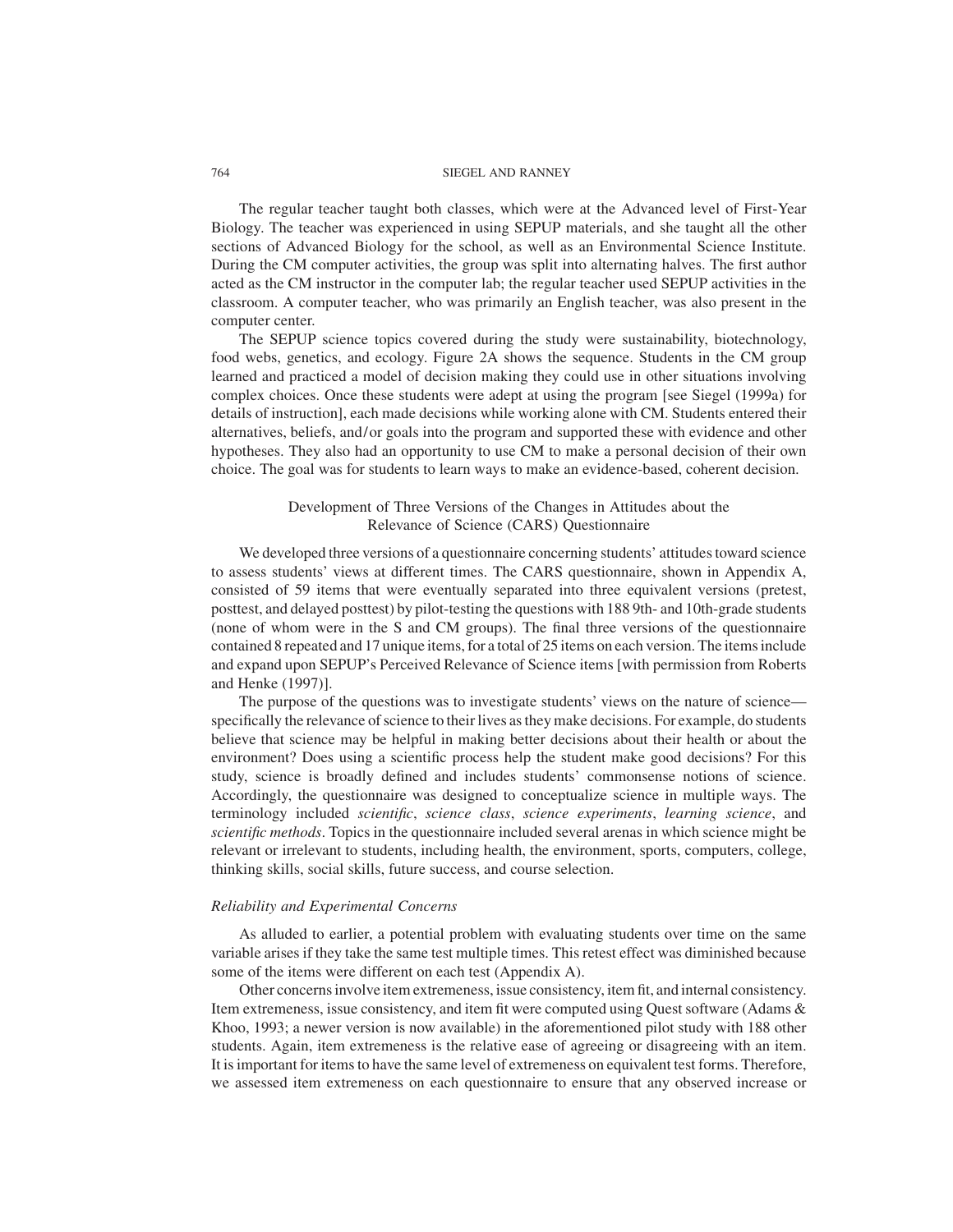#### DEVELOPING CARS AND ASSESSING 765

decrease in agreement was not because it was easier or harder to agree with the items themselves. Also, issue consistency was assessed to ensure that items consistently represented the variable being measured. Item fit (a measure of both item consistency and quality, computed by Quest software) and item consistency (Cronbach alpha) were also calculated and addressed in the pilot studies. After these four factors were examined in such studies, items were then adjusted removed or switched to a different test form—and recalculated so that the three questionnaires used in this study would be valid and reliable. Statistics illustrating the validity and reliability of attitude questionnaires are reported in the next section.

### Experimental Concerns Addressed by Rasch Techniques

Data from the pilot and final tests were analyzed using advanced measurement techniques from Rasch modeling (Masters, 1982). In Rasch analyses, the raw information is transformed using techniques from item response theory. We used a slightly generalized form of Master's partial credit model (Masters, 1982). With Rasch analyses, objectivity is obtained by estimating person ability and item difficulty (attitude and extremenessin the presentstudy) with a probability function for a particular answer such that the probability of getting an item correct is a function of the difference between person ability and item difficulty (Rasch, 1960).

Rasch models offer a few benefits compared with classical measurement techniques. One advantage of using Rasch models is that participant characteristics and test characteristics can be separated rather than interpreted only in the context of each other. Using classical measurement models, a participant's attitude is defined only in terms of a test such that if the test is extreme, she will appear to have a moderate attitude. In addition, classical measurement procedures have not provided complete solutions to important testing issues, such as designing tests (Lord, 1980), exposing biased items (Lord, 1980), and equating test scores (Cook & Eignor, 1991). Using Rasch techniques, one can also compare the extremeness of particular items in detail, rather than using items without knowing how they differ. Classical theory does not account for items, but rather for a composite test score, thus only providing for comparison of people (norm referencing). Rasch modeling is both norm-referenced and criterion-referenced, which offers more avenues for interpreting the results. Criterion referencing means that performance is measured according to specified standards or criteria, rather than compared with the performances of other test takers. The model assumes a progression such that if a student scores well on a hard item (or one that is difficult to agree with), he will also score well on an easier item (or one with which he is more comfortable to agree). When items fit the model, they adhere to this rule. Because we are investigating changes in attitudes about science, a model that expresses change in a criterion-referenced way is preferable.

As noted above, the CARS questionnaire consisted of 59 items separated into three partially redundant final scales (pretest, posttest, and delayed posttest) with 25 items each. The questionnaire was a reasonably reliable instrument, as indicated by the internal consistency of each scale being above .80, and for all 59 items it was .91. The first part of Appendix B shows fit statistics for each item. The items did not completely represent attitudes toward science consistently, as shown by the item fit statistics in Appendix B.

Qualitatively, the Rasch model's participant measures for this scale represent individual differences in attitudes toward science—that is, from strongly believing that science is relevant to everyday life to strongly believing that science is irrelevant. Appendix C summarizes opinions characteristic of four levels of opinion out of the 8 categorized. Rasch units are called logits, and Appendix C provides a qualitative sense of what a logit score means in terms of how strong a representative student's opinion was.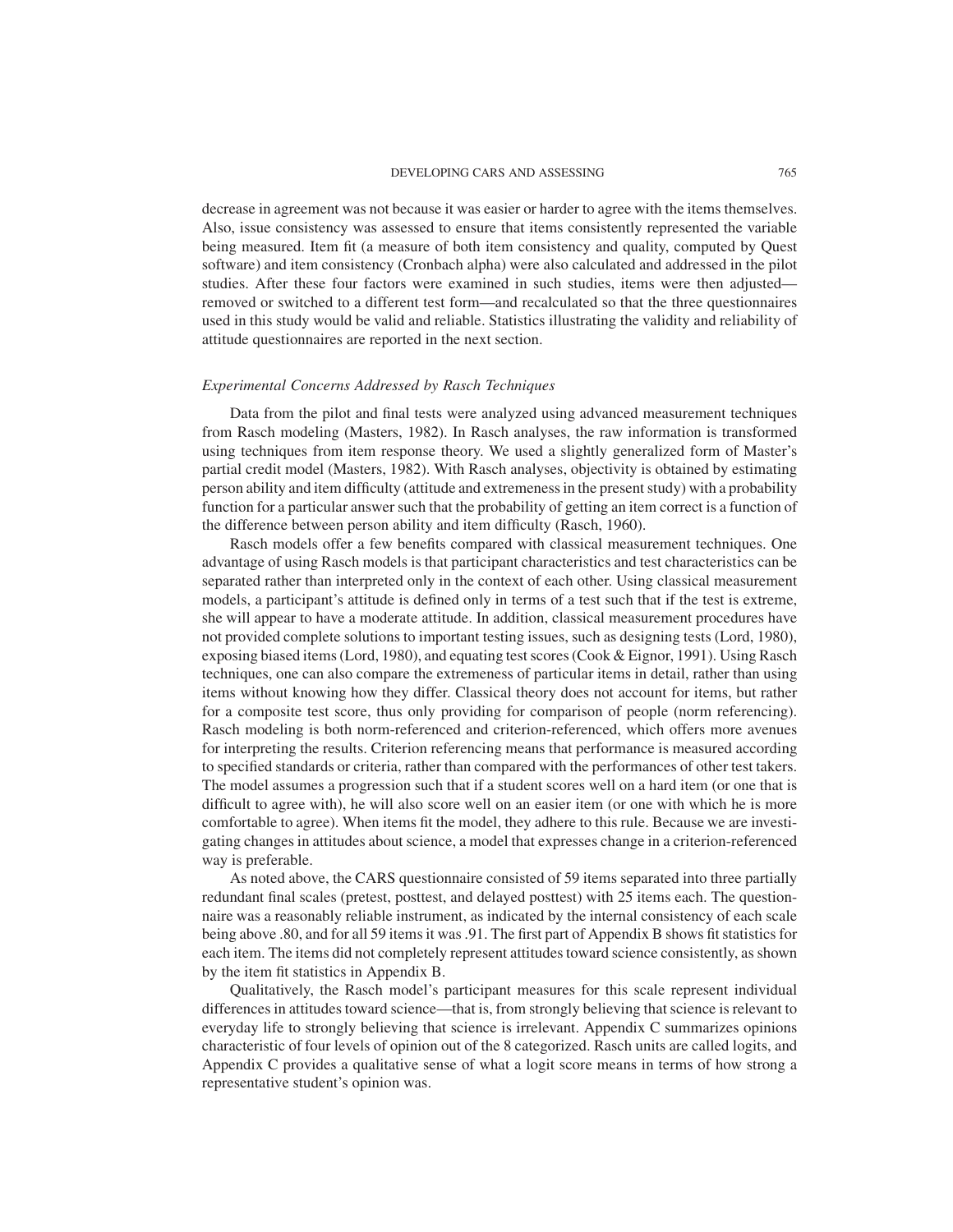#### Results for the Two Groups

# Basic (Nonscaled) Results

Basic non–Rasch-scaled results are included here for readers not familiar with Rasch modeling. Findings from the three tests showed increasingly more positive views toward science. On a 0–4 continuum, from ''strongly disagree'' to ''strongly agree'' regarding the relevance of science, both groups averaged between 2 and 3 (neutral and agree) at every time point. The average scores for the S and CM groups are shown in Figure 2B. Both groups tended to agree more over time that science is relevant to their lives. The  $3 \times 2$  (Time  $\times$  Participant group) repeatedmeasures analysis of variance (ANOVA) showed no significant difference between groups and revealed a significant difference over time,  $F(1, 18) = 17.98$ ,  $p < .000$ . Simple pairwise comparisons between time periods for the full sample revealed that differences between each test were significant: pretest and posttest,  $F(1, 37) = 4.94$ ,  $p < .05$ ; posttest and delayed posttest,  $F(1, 18) = 16.92, p < .005$ ; and pretest and delayed posttest,  $F(1, 25) = 23.71, p < .001$ . The overall gain was equivalent for both classes, increasing by about half a point (.45 and .46).

#### Rasch Analyses

Rasch analyses should provide a more reliable temporal picture of students' attitude changes toward the relevance of science, by modeling the measurement error. Rasch analyses are also better able to handle missing values, resulting in different sample sizes for the Rasch results than the basic results. Figure 2B shows average Rasch ability estimates (in logits) and reveals more positive attitudes toward science over time. As noted, standard deviations ranged from .22 to .36. Figure 2 also notes the average gain for each class. On average, student attitudes increased more at the end of the semester, between the posttest and delayed posttest, but not significantly. The  $3 \times 2$ (Time  $\times$  Participant group) repeated-measures ANOVA of ability estimates for each student again showed no significant difference between groups and again revealed a significant difference over time,  $F(1, 20) = 23.50$ ,  $p < .001$ . Simple pairwise comparisons between time periods for the full sample revealed that differences between each test were significant: pretest and posttest,  $F(1, 39) = 4.23, p < .05$ ; posttest and delayed posttest,  $F(1, 20) = 29.12, p < .001$ ; and pretest and delayed posttest,  $F(1, 27) = 33.73$ ,  $p < .001$ . The Rasch results show the exact same pattern of results as the basic analyses with some slightly greater  $F$  values.<sup>2</sup>

Students' opinions about science ranged from a score of  $3.13$  logits down to  $-0.81$  logits. The logit scores can be interpreted qualitatively by comparing them with similar entries in Appendix C. For example, the S class felt that science was not very relevant to everyday life, during the pretest  $(-0.12 \text{ logits on average})$  (Figure 2). On the posttest, their opinion was more neutral  $(-0.03 \text{ logits})$ , and on the delayed posttest  $(0.20 \text{ logits})$  they had a mild inclination toward the relevance of science. The CM class started from a neutral position on the pretest (0.05 logits), became more positive on the posttest (0.13 logits) and felt that science was somewhat relevant to them on the delayed posttest (0.40 logits).

Rasch analysis also revealed which items were more or less extreme. For example, the item regarding whether learning science would affect one's election vote was easy to agree with. Also, more students agreed with this item on the posttest and delayed posttest than on the pretest. Students from both classes tended to be neutral about science helping them evaluate their own work. Furthermore, on the delayed posttest, students strongly agreed with the item, "Science helps me tomake sensible decisions.'' Although students became more positive overtime onmost items, a few items were difficult to agree with, such as one about science class being useful in one's everyday life.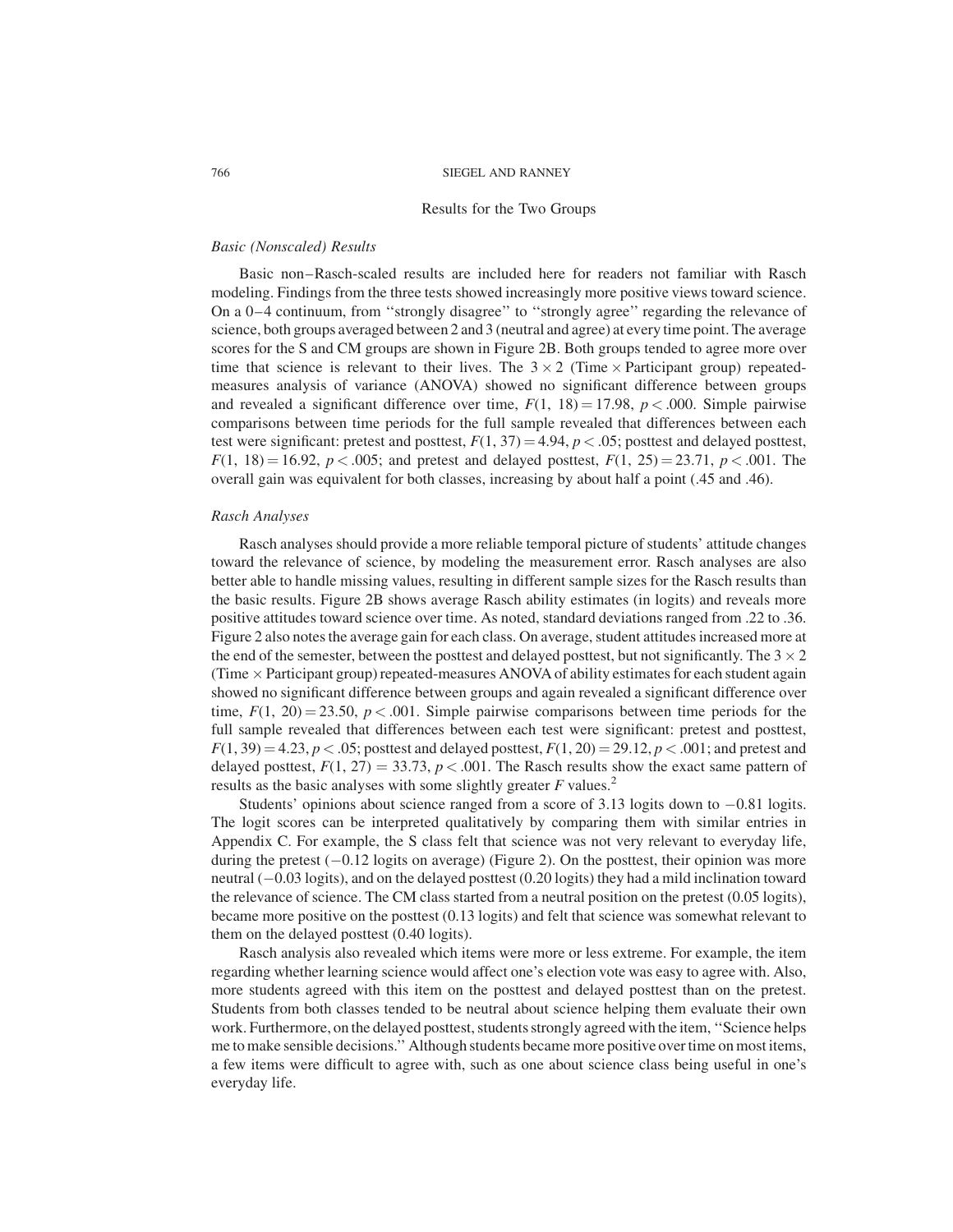#### Discussion

Much has been accomplished toward developing a reliable and valid instrument to measure students' attitudes toward science (Moore & Foy, 1997; Roberts & Henke, 1997). However, we are not aware of any instruments designed to measure attitude about the relevance of science over multiple intervals. Such a measure requires careful selection of items and incorporation into versions of questionnaires that are equivalent yet different enough so that not all of the items are repeated. In this study, we developed three versions of a science attitude questionnaire, using a Rasch model, and applied these to compare students' attitudes over time on two variants of an innovative biology course.

Our results regarding students' attitudes about science are encouraging in that our analyses show significant improvements over time. The basic results demonstrated that on average, students had a slightly positive view of science and that it became more positive over the semester. In addition, the qualitative analysis using the Rasch scale demonstrated that the gains in both classesrepresentedmodest but discernible changes. For example, on average theCM group tended to be neutral on the pretest and somewhat in agreement on the delayed posttest thatscience helpsin making sensible decisions. (A slight difference between the basic and Rasch-scaled resultssuch as this is expected.)

These findings are interesting not just because they point to the success of the curricula—they would need to be further tested with other contrasting curricula—but also because they show that scientific attitudes may change. That students' beliefs about the relevance of science can be altered over one semester, simply by using realistic, issue-oriented science activities, seems worthwhile for educators to know. The result is especially critical given that students' attitudes about science are important determinants regarding their future involvement and performance in scientific classes and careers.

Both groups' attitudes changed as measured by reliable questionnaires. No significant differences were found between groups, although the CM group had numerically more positive attitudes and gains (Figure 2) about the relevance of science than the S group. Thus, as expected, no claim can be made that the use of CM and related activities designed to teach students about forming a coherent argument contributed to their attitude changes. A possible personal attention confound is that the CM group had a much smaller class size during the computer activities because they were split into two rooms. Even so, as alluded to above, additional data collected for the overall study revealed that CM students improved in terms of reasoning as well as attitude. Specifically, the use of evidence and the ability to weigh tradeoffs in decisions appeared to be enhanced, with a significant nonscaled gain between the pretest and delayed posttest of 1.48 (1.05 for the S group) (Siegel, 1999b). Although it seems reasonable that the addition of CM-type activities to the SEPUP curriculum would be beneficial for students in terms of both reasoning and attitudes, further studies would be required to draw more general conclusions about the added benefits of incorporating Convince Me.

We have reported (a) the development of a reliable set of questionnaire items for measuring scientific attitudes over time and (b) results suggesting it is possible to enhance students' attitudes that science is relevant by using innovative, issue-based activities. As educators develop new instruments and assess students, it is important to consider that change may not be immediate but may take time. We are curious about what changes occur over a longer period, such as students in an 8th-, 9th-, and 10th-grade sequence of SEPUP courses. Research involving how and why attitudes change is also promising. For instance, why exactly do we see a positive effect on students' beliefs toward science? Furthermore, we mentioned that both attitudes and performance on reasoning tasks (Siegel, 1999b) seemed to be enhanced during the entire study. Are the attitude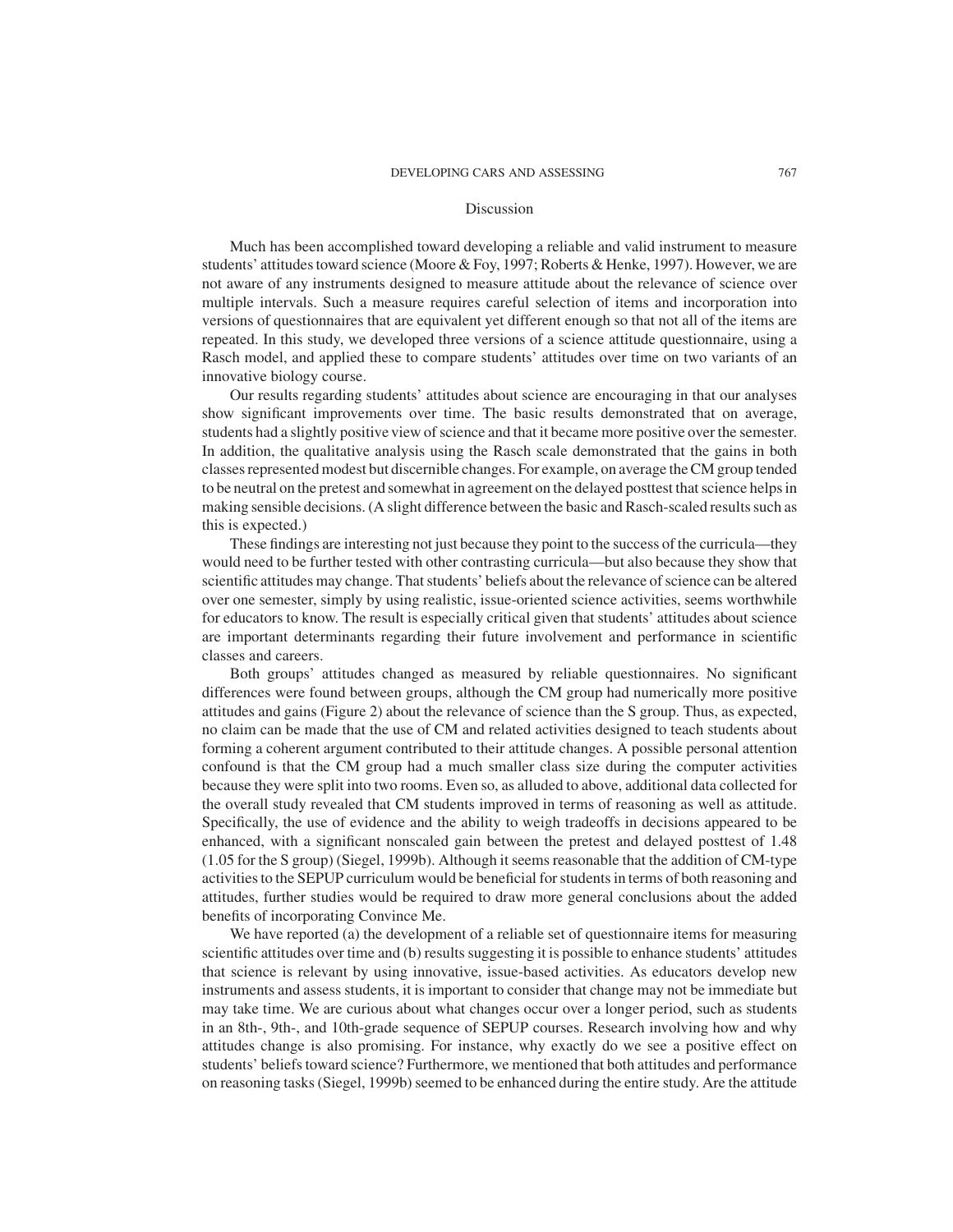and performance benefits for these disadvantaged students also correlated with persistence in science? A critical future step for education researchers will clearly include devising more developed, and more classroom-based, models to help explain the links among attitude, performance, and persistence.

This research was supported in part by a National Science Foundation Research Training Grant. However, the ideas expressed herein may not be representative of positions endorsed by the sponsoring agency. The authors especially thank Katharine Noonan, Herbert D. Thier, Marian C. Diamond, Mark Wilson, the Reasoning research group (particularly Janek Nelson), the SEPUP development team, and the students from Periods 3 and 4. Many thanks to our JRST editors and reviewers, and Edward Wolfe, Stephen Adams, and Florian Kaiser, for helpful suggestions and reviews.

#### **Notes**

<sup>1</sup>For example: "to be sustainable is to provide for food, fiber, and other natural and social resources needed for the survival of a group—such as a national or international society, an economic sector, or residential category—and to provide in a manner that maintains the essential resources for present and future generations'' (Wimberley, 1993).

<sup>2</sup>Multiple analyses—for instance, repeated-measures ANOVA using averages to replace missing values—revealed the same pattern of results.

#### Appendix A

# CARS Items

Students checked a box labeled with one of the following choices: ''strongly agree,'' ''somewhat agree," "neutral," "somewhat disagree," "strongly disagree," or "don't understand." Students were encouraged to inquire about items before checking ''don't understand''; the few resulting responses were coded differently from nonresponses and missing data. Each questionnaire ended with: ''Please comment on any of these issues in your own words'' and ''Thank you very much!''

Numbers below represent the same items shown in Appendix B and C. Eight repeated items, numbered 18–25, appeared on each version of the questionnaire.

Repeated Items on Versions A, B, and C

- 18 Much of what I learn in science classes is useful in my everyday life today.<br>19 Learning science can help me when I pick food to buy.
- Learning science can help me when I pick food to buy.
- 20 Caring about people is part of making a scientific choice, such as whether to use pesticides on plants.
- 21 Science helps me to make sensible decisions.<br>22 The things I do in science have nothing to do
- The things I do in science have nothing to do with the real world.
- 23 Science helps me to make decisions that could affect my body.<br>24 Learning science will have an effect on the way I vote in election
- Learning science will have an effect on the way I vote in elections
- 25 Making decisions can be difficult without reliable evidence.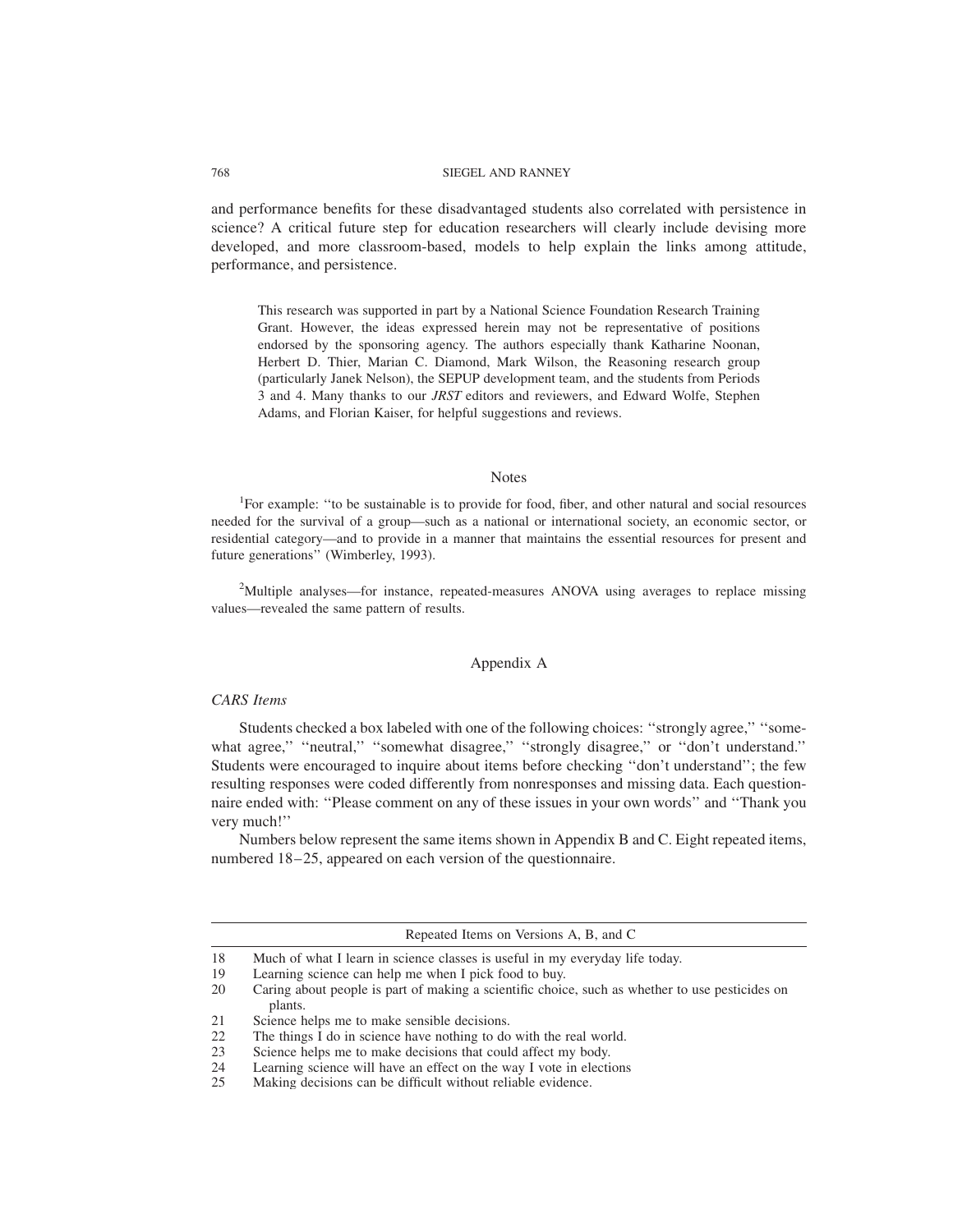#### Items Only on Version A

- 1 My parents encourage me to continue with science.
- 2 I plan to take more science classes in high school.<br>3 Science helps me to work with others to find answ
- 3 Science helps me to work with others to find answers.<br>4 Science class helps me to evaluate my own work.
- Science class helps me to evaluate my own work.
- 5 Learning science helps me understand about the environment.
- 6 Emotion has no place in science.
- 7 Science class helps me to judge other people's points of view.
- 8 Science will help me understand more about world-wide problems.<br>9 Science has nothing to do with my life outside of school
- Science has nothing to do with my life outside of school.
- 10 Experiments in science help me to learn with a group.
- 11 Science teaches me to help others make decisions.<br>12 Knowing science will not help me in sports.
- 12 Knowing science will not help me in sports.<br>13 Science has nothing to do with buying thing.
- 13 Science has nothing to do with buying things, such as food and cars.<br>14 Knowledge of science could make it easier to fix a bicycle.
- Knowledge of science could make it easier to fix a bicycle.
- 15 Science teaches me to think less clearly than I already do.
- 16 Making a good decision is a scientific process.
- 17 Science class will help prepare me for college.

Items Only on Version B

- 26 Science class helps me to work with others to make decisions.<br>27 I am interested in learning more about computer technology are
- 27 I am interested in learning more about computer technology and designing video games.<br>28 Science has nothing to do with local issues, such as waste from nearby factories.
- 28 Science has nothing to do with local issues, such as waste from nearby factories.<br>29 Science can help me make better decisions about what I buy.
- Science can help me make better decisions about what I buy.
- 30 Science experiments can help me to better understand the world.
- 31 I would like to learn more about strategies for thinking in my science class.<br>32 Knowledge of science helps me to prevent the spread of colds/diseases.
- Knowledge of science helps me to prevent the spread of colds/diseases.
- 33 Using scientific methods helps me make environmental decisions.<br>34 Learning science is not important for my future success.
- Learning science is not important for my future success.
- 35 I only take science because it is a required course.
- 36 In most cases, personal feelings are important for making choices in science.<br>37 Knowing science can help me to make better choices about medical issues.
- 37 Knowing science can help me to make better choices about medical issues.<br>38 Collecting evidence is an important part of making a decision.
- 38 Collecting evidence is an important part of making a decision.<br>39 Science class will help prepare me for maior decisions in my fi
- Science class will help prepare me for major decisions in my future.
- 40 I will only take math classes for as long as I have to.
- 41 Learning science enables me to explain my thoughts better to others.<br>42 Knowledge of science will help me protect the environment.
- Knowledge of science will help me protect the environment.

#### Items Only on Version C

- 43 Science will help me to understand the effect I have on the environment.
- 44 Science helps me to ask others for help with my work.<br>45 Using scientific methods helps me think things through
- 45 Using scientific methods helps me think things through.<br>46 Science can help me decide how to treat my cold or illn
- Science can help me decide how to treat my cold or illness.
- 47 Usually, it is bad to have any feelings about the scientific issues I am considering.
- 48 Science should be required in school.
- 49 Science could help me figure out how to spin/shoot/throw/hit a ball.<br>50 Science class helps me to evaluate my own work.
- 50 Science class helps me to evaluate my own work.<br>51 I do not expect to use science much when I get ou
- I do not expect to use science much when I get out of school.
- 52 I am interested in a career as a scientist or engineer.
- 53 Making decisions can be difficult when I don't understand the choices.<br>54 My intuition helps me make decisions in science.
- 54 My intuition helps me make decisions in science.<br>55 I have support from others to excel at science.
- I have support from others to excel at science.
- 56 Using scientific methods helps me decide what to buy in the store.<br>57 Science will help me understand the importance of recycling.
- Science will help me understand the importance of recycling.
- 58 Learning science can help me understand about things that affect people's health.<br>59 Science can help me to make better choices about various things in my life (e.g., food to
- Science can help me to make better choices about various things in my life (e.g., food to eat, car to buy).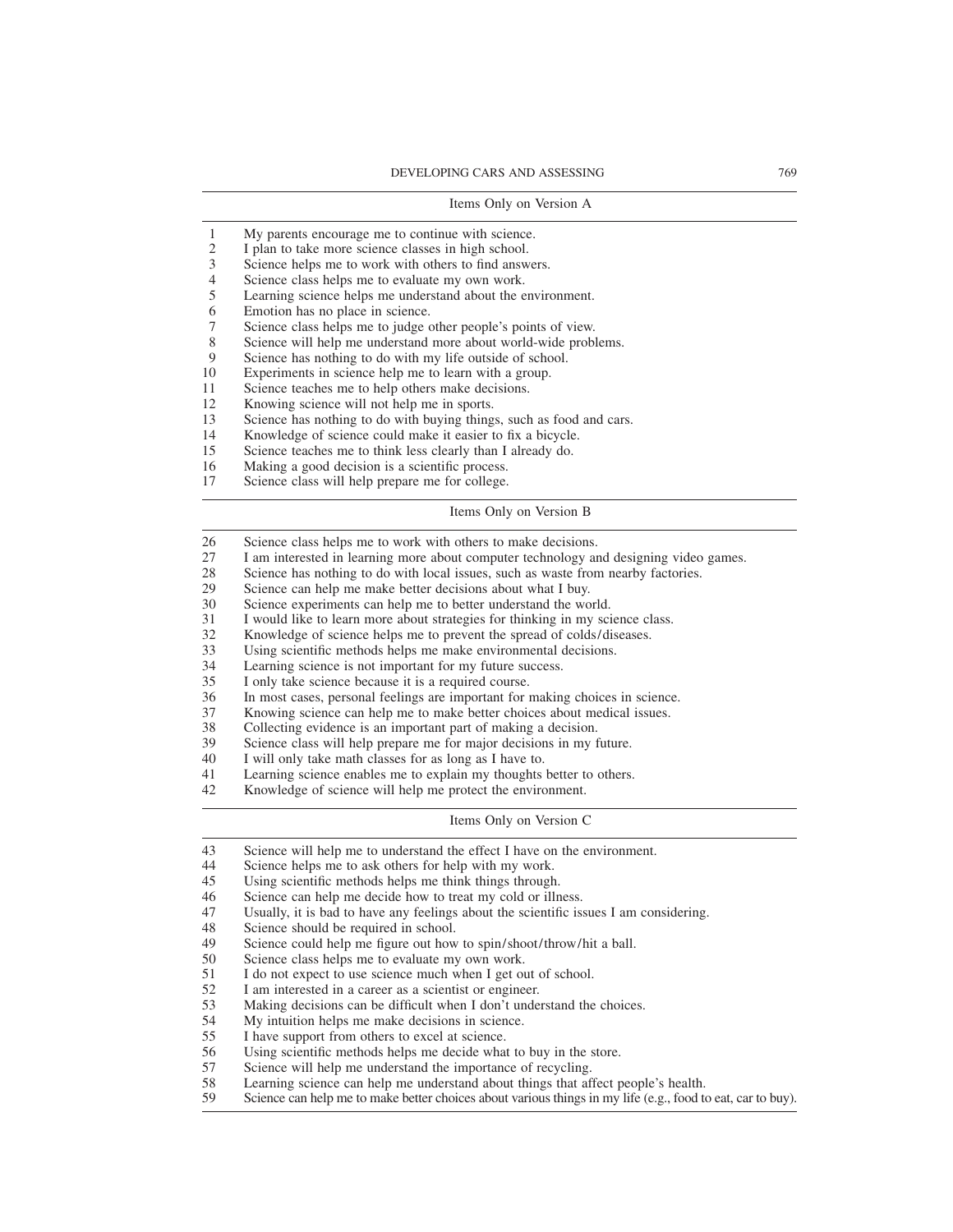# Appendix B

Science Attitude Item Fit Statistics

| INFIT MNSQ               | . 45 | .56 | .71 | 1.00 | 1.40 | 1.80   | 2.20 |
|--------------------------|------|-----|-----|------|------|--------|------|
| 1 item 1                 |      |     |     |      |      | --+--- |      |
| 2 item 2                 |      |     |     |      |      |        |      |
| 3 item 3                 |      |     |     |      |      |        |      |
| 4 item 4                 |      |     |     |      |      |        |      |
| 5 item 5                 |      |     |     |      |      |        |      |
| 6 item 6                 |      |     |     |      |      |        |      |
| 7 item 7                 |      |     |     |      |      |        |      |
| 8 item 8                 |      |     |     |      |      |        |      |
| 9 item 9                 |      |     |     |      |      |        |      |
| 10 item 10               |      |     |     |      |      |        |      |
| 11 item 11               |      |     |     |      |      |        |      |
| 12 item 12               |      |     |     |      |      |        |      |
| 13 item 13               |      |     |     |      |      |        |      |
| 14 item 14               |      |     |     |      |      |        |      |
| 15 item 15               |      |     |     |      |      |        |      |
| 16 item 16               |      |     |     |      |      |        |      |
| 17 item 17               |      |     |     |      |      |        |      |
| 18 item 18               |      |     |     |      |      |        |      |
| 19 item 19               |      |     |     |      |      |        |      |
| 20 item 20               |      |     |     |      |      |        |      |
| 21 item 21               |      |     |     |      |      |        |      |
| 22 item 22               |      |     |     |      |      |        |      |
| 23 item 23               |      |     |     |      |      |        |      |
| 24 item 24               |      |     |     |      |      |        |      |
| 25 item 25               |      |     |     |      |      |        |      |
|                          |      |     |     |      |      |        |      |
| 26 item 26               |      |     |     |      |      |        |      |
| 27 item 27               |      |     |     |      |      |        |      |
| 28 item 28               |      |     |     |      |      |        |      |
| 29 item 29               |      |     |     |      |      |        |      |
| 30 item 30<br>31 item 31 |      |     |     |      |      |        |      |
| 32 item 32               |      |     |     |      |      |        |      |
|                          |      |     |     |      |      |        |      |
| 33 item 33<br>34 item 34 |      |     |     |      |      |        |      |
| 35 item 35               |      |     |     |      |      |        |      |
|                          |      |     |     |      |      |        |      |
| 36 item 36<br>37 item 37 |      |     |     |      |      |        |      |
| 38 item 38               |      |     |     |      |      |        |      |
| 39 item 39               |      |     |     |      |      |        |      |
| 40 item 40               |      |     |     |      |      |        |      |
| 41 item 41               |      |     |     |      |      |        |      |
| 42 item 42               |      |     |     |      |      |        |      |
| 43 item 43               |      |     |     |      |      |        |      |
| 44 item 44               |      |     |     |      |      |        |      |
| 45 item 45               |      |     |     |      |      |        |      |
| 46 item 46               |      |     |     |      |      |        |      |
| 47 item 47               |      |     |     |      |      |        |      |
|                          |      |     |     |      |      |        |      |
| 48 item 48               |      |     |     |      |      |        |      |
| 49 item 49<br>50 item 50 |      |     |     |      |      |        |      |
| 51 item 51               |      |     |     |      |      |        |      |
| 52 item 52               |      |     |     |      |      |        |      |
|                          |      |     |     |      |      |        |      |
| 53 item 53<br>54 item 54 |      |     |     |      |      |        |      |
| 55 item 55               |      |     |     |      |      |        |      |
| 56 item 56               |      |     |     |      |      |        |      |
|                          |      |     |     |      |      |        |      |
| 57 item 57<br>58 item 58 |      |     |     |      |      |        |      |
|                          |      |     |     |      |      |        |      |
| 59 item 59               |      |     |     |      |      |        |      |

Figure B1. Item fit.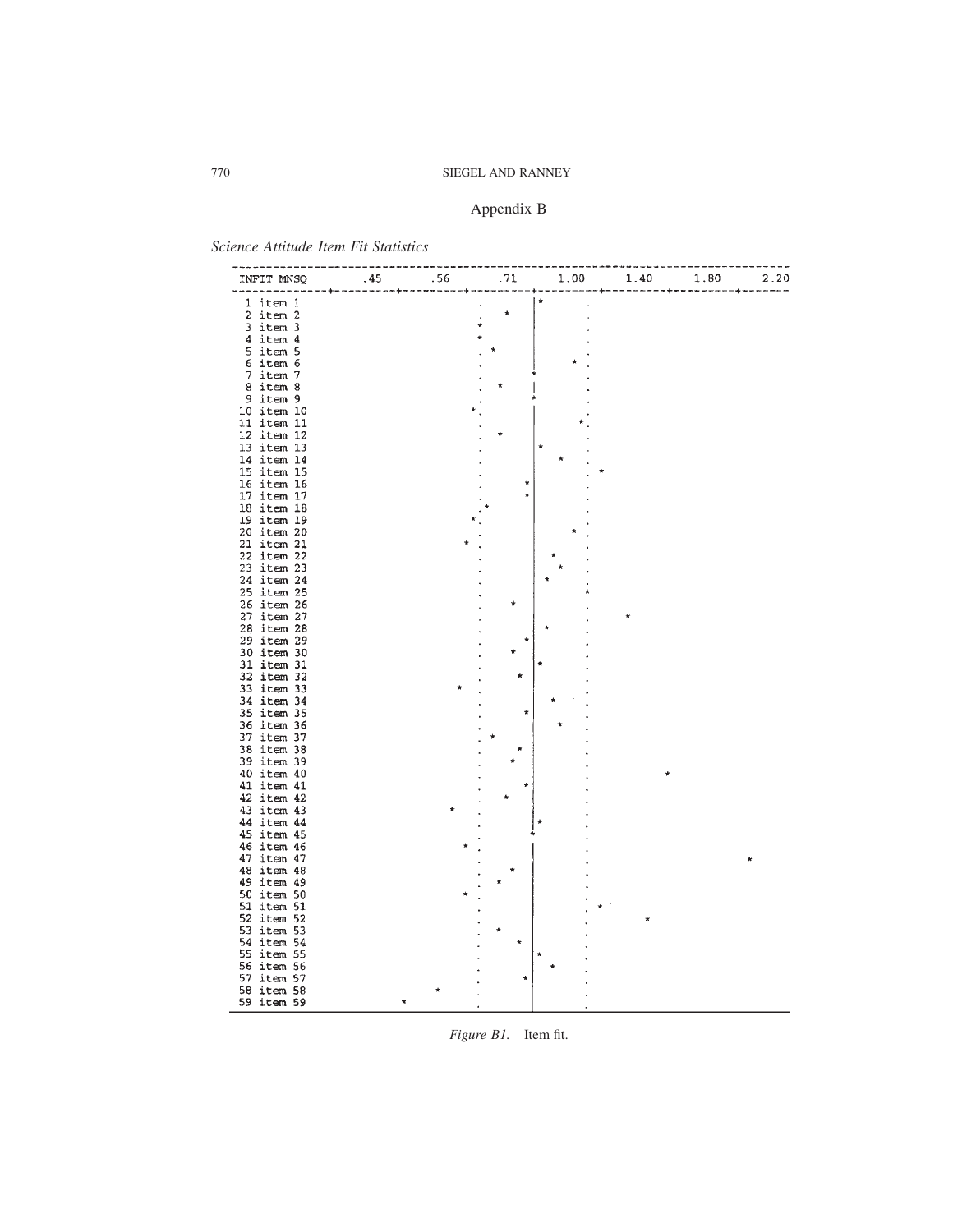The proportion of items outside the dotted lines (Figure B1) is about  $25\%$ , which is large. Item 58 concerned the usefulness of science for making decisions about health and did not fit the model, possibly because the Science and Sustainability course did not include health directly. Item 47, which dealt with having feelings about scientific issues, also did not fit the model. Items 40, 52, and 59 also did not fit as well as predicted from pilot testing. It appears that students reacted strongly to these items that were about ''taking math as long as I have to,'' wanting a ''career as a scientist,'' and life choices. These items are perhaps not helpful indicators of students' views of the relevance and usefulness of science for making decisions.

| Infit Mean Square |      |      | <b>Outfit Mean Square</b> |      | Infit t |      | Outfit t |  |
|-------------------|------|------|---------------------------|------|---------|------|----------|--|
| Mean              | .01  | Mean | 1.06                      | Mean | 0.02    | Mean | 0.15     |  |
| SD                | 0.30 | SD   | 0.40                      | SD   | 1.38    | SD   | 1.41     |  |

As mentioned earlier, the questionnaire was a reasonably reliable instrument as indicated by the internal consistency of each scale being above .80, and for all 59 items being .91.

# Appendix C

# Interpretation of Science Attitude Logit Scale

This appendix offers a sense of what the logit score numbers mean. The qualitative descriptions in this appendix are representative of responses that were close to the characteristic logit score. The first column provides various representative students' logit levels described in the other columns. The second column describes the attitude of the representative students. The third column gives examples of student responses to particular items.

| Logit  | <b>Attitude Description</b>                                 | Examples of Student Response to Particular Statements                                                                                                                                                                                |
|--------|-------------------------------------------------------------|--------------------------------------------------------------------------------------------------------------------------------------------------------------------------------------------------------------------------------------|
| 2.4    | Very strongly believes that science<br>is relevant to life  | Strongly agree with: Science helps me to make sensible<br>decisions (Item 21). Learning science can help me<br>when I pick food to buy (Item 19).<br>Strongly disagree with: The things I do in science have                         |
|        |                                                             | nothing to do with the real world (Item 22).                                                                                                                                                                                         |
| 1.3    | Believes that science is relevant to<br>most areas of life. | Somewhat agree with: Science helps me to make<br>sensible decisions (Item 21). Learning science can<br>help me when I pick food to buy (Item 19).                                                                                    |
|        |                                                             | Neutral to: Learning science will have an effect on the<br>way I vote in elections (Item 24).                                                                                                                                        |
| 0.5    | Believes that science is sometimes<br>relevant to life.     | Somewhat agree with: Science helps me to make<br>sensible decisions (Item 21). Learning science can<br>help me when I pick food to buy (Item 19). The<br>things I do in science have nothing to do with the real<br>world (Item 22). |
| $-0.8$ | Strongly believes that science is<br>irrelevant to life     | Somewhat disagree with: Science helps me to make<br>sensible decisions (Item 21).                                                                                                                                                    |
|        |                                                             | Neutral to: The things I do in science have nothing to do<br>with the real world (Item 22).                                                                                                                                          |
|        |                                                             | Strongly disagree with: Learning science will have an<br>effect on the way I vote in elections (Item 24).                                                                                                                            |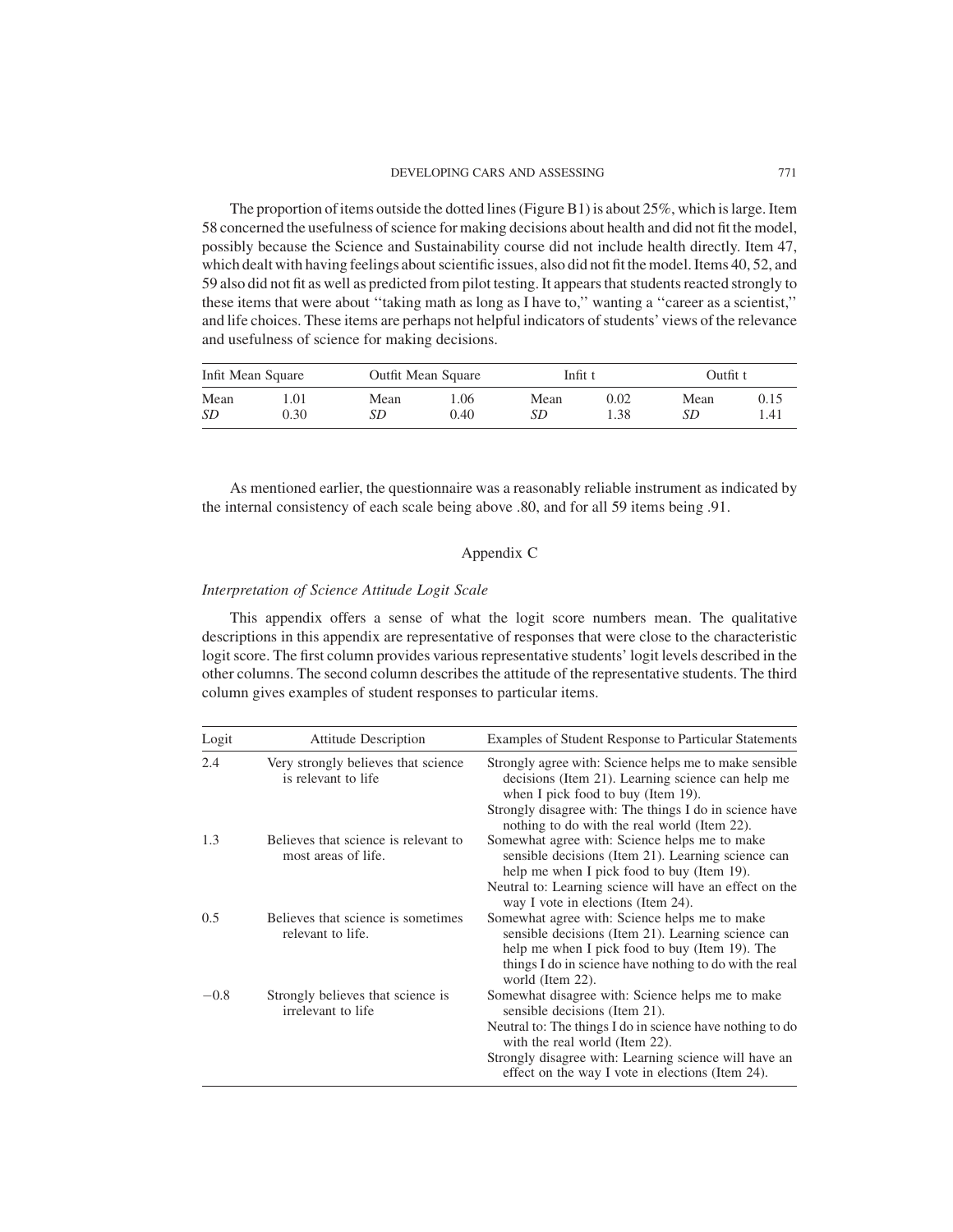#### References

Adams, S. (1998). What is ''good reasoning'' about global warming? A comparison of high school students and specialists. Doctoral dissertation, University of California at Berkeley.

Adams, R.J. & Khoo, S.-T. (1993). Quest: The interactive test analysis system. Hawthorn, Victoria, Australia: Australian Council for Educational Research.

Andre, T., Whigham, M., Hendrickson, A., & Chambers, S. (1999). Competency beliefs, positive affect, and gender stereotypes of elementary students and their parents about science versus other school subjects. Journal of Research in Science Teaching, 36, 719–747.

Aronson, E. (1995). The social animal. New York: W.H. Freeman.

Bell, P. & Linn, M.C. (2000). Scientific arguments as learning artifacts: Designing for learning on the Web in KIE. International Journal of Science Education, 22, 797–817.

Bell, P. & Linn, M.C. (2002). Beliefs about science: How does science instruction contribute? In Hofer, B.K. & Pintrich, P.R. (Eds.), Personal epistemology: The psychology of beliefs about knowledge and knowing (pp. 321–346). Mahwah, NJ: Erlbaum.

Butler, M.B. (1999). Factors associated with students' intentions to engage in science learning activities. Journal of Research in Science Teaching, 36, 455–473.

Conwell, C.R. & Prichard, M.K. (1992). Expanding students' horizons in mathematics and science. School Science and Mathematics, 92, 267–271.

Cook, L.L. & Eignor, D.R. (1991). NCME Instructional module: IRT equating methods. Educational Measurement: Issues and Practice, 10, 37–45.

Crawley, F.E. & Koballa, T.R. (1994). Attitude research in science education: Contemporary models and methods. Science Education, 78, 35–55.

CTB. (1997). TerraNova. CTB/McGraw-Hill.

Davis, E.A. (1998). Scaffolding students' reflection for science learning. Unpublished doctoral dissertation, University of California at Berkeley.

Dickinson, D.H. (1976). Community college students' achievement and attitude change in a lecture/laboratory approach to general education biological science courses (Doctoral dissertation, Utah State University, 1975). Dissertation Abstracts International, 36, 5968A.

Diehl, C., Castro, S., & Ranney, M. (1997, March). Student models of hypothesis and evidence. Paper presented at the annual meeting of the American Educational Research Association, Chicago.

Diehl, C., Ranney, M., & Schank, P. (2001). Model-based feedback supports reflective activity in collaborative argumentation. In Dillenbourg, P., Eurelings, A., & Hakkarainen, K. (Eds.), European perspectives on computer supported collaborative learning: Proceedings of the First European Conference on Computer Supported Collaborative Learning (pp. 189–196). Maastricht, The Netherlands: Universiteit Maastricht.

Driver, R., Leach, J., Millar, R., & Scott, P. (1996). Young people's images of science. Buckingham: Open University Press.

Fraser, B.J. (1980). Science teacher characteristics and student attitudinal outcomes. School Science and Mathematics, 80, 300–308.

Freedman, M.P. (1997). Relationship among laboratory instruction, attitude toward science, and achievement in science knowledge. Journal of Research in Science Teaching, 34, 343–357.

Hegarty-Hazel, E. (1990). The student laboratory and the science curriculum: A model. In Hegarty-Hazel, E. (Ed.), The student laboratory and the science curriculum (pp. 27–30). New York: Routledge.

Iskandar, S.M. (1991). An evaluation of the science–technology–society approach to science teaching. Unpublished doctoral dissertation, University of Iowa, Iowa City.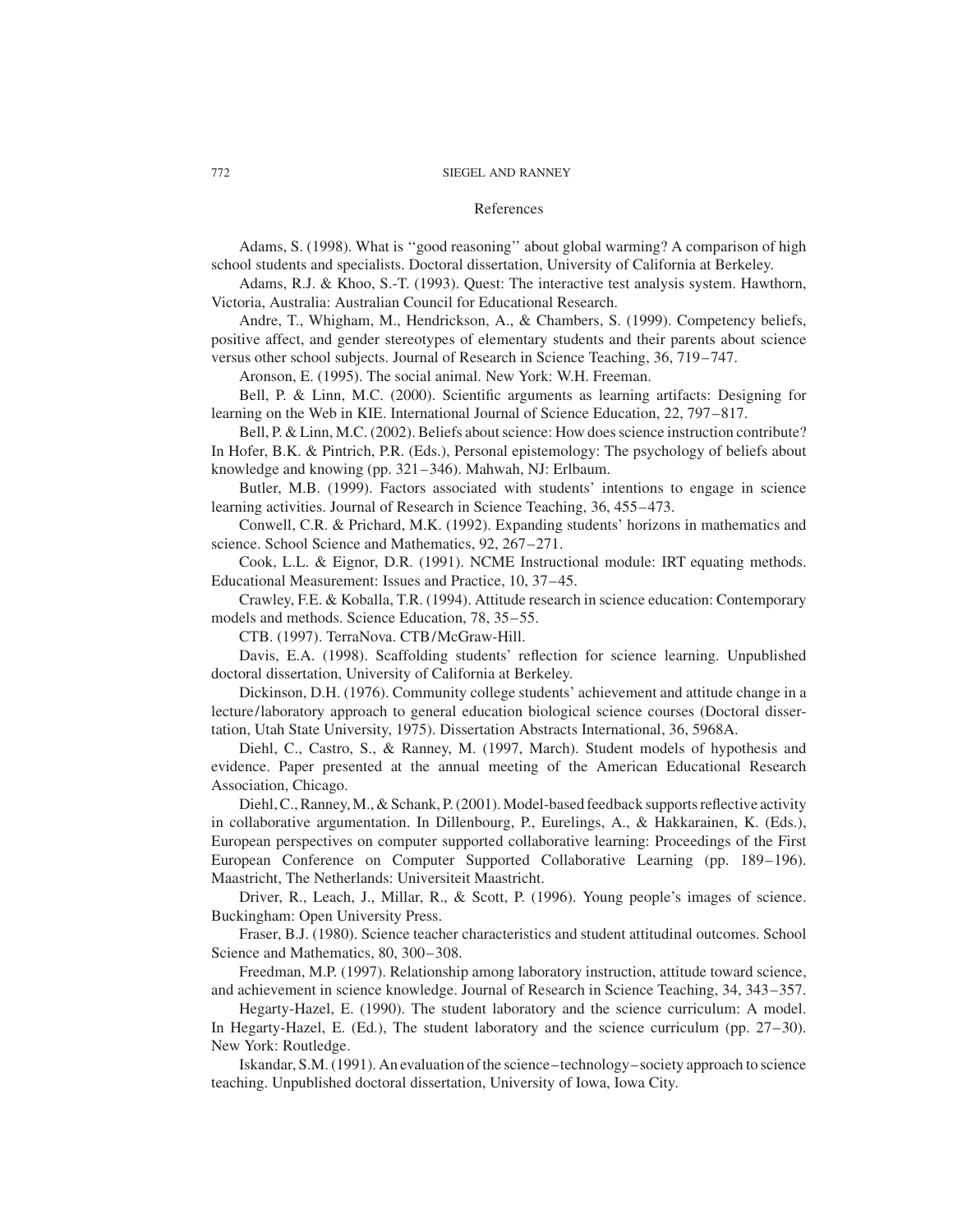Kahle, J.B. & Lakes, M.K. (1983). The myth of equality in science classrooms. Journal of Research in Science Teaching, 20, 131–140.

Keeves, J.P. & Morgenstern, C. (1992). Attitudes towards science: Measures and effects. In Keeves, J.P. (Ed.), The IEA Study of Science III: Changes in science education and achievement: 1970 to 1984 (pp. 122–142). New York: Pergamon.

King, P.M. & Kitchener, K.S. (1994). Developing reflective judgment: Understanding and promoting intellectual growth and critical thinking in adolescents and adults. San Francisco: Jossey-Bass.

King, P.M. & Kitchener, K.S. (2002). The reflective judgment model: Twenty years of research on epistemic cognition. In Hofer, B.K. & Pintrich, P.R. (Eds.), Personal epistemology: The psychology of beliefs about knowledge and knowing (pp. 37–61). Mahwah, NJ: Erlbaum.

Koballa, T.R. (1988). Attitude and related concepts in science education. Science Education, 72, 115–126.

Kuhn, D. (1991). The skills of argument. New York: Cambridge University Press.

Lederman, N., Abd-El-Khalick, F., Bell, R.L., & Schwartz, R.S. (2002). Views of nature of science questionnaire: Toward valid and meaningful assessment oflearners' conceptions of nature of science. Journal of Research in Science Teaching, 39, 497–521.

Linn, M.C. & Songer, N.B. (1993). How do students make sense of science? Merrill-Palmer Quarterly, 39, 47–73.

Lord, F.M. (1980). Applications of item response theory to practical testing problems. Hillsdale, NJ: Erlbaum.

Marsh, H.W. & Yeung, A.S. (1997). Coursework selection: Relations to academic selfconcept and achievement. American Educational Research Journal, 34, 691–720.

Masters, G.N. (1982). A Rasch model for partial credit scoring. Psychometrika, 47, 149–174.

Mattern, N. & Schau, C. (2002). Gender differences in science attitude–achievement relationships over time among White middle-classstudents.Journal of Research in Science Teaching, 39, 324–340.

McComas, W.F. (1993). STS education and the affective domain. In Yager, R.E. (Ed.), What research says to the science teacher, Volume 7: The science, technology and society movement (pp. 161–168). Washington, DC: National Science Teachers Association.

McComas, W.F. (1996). The affective domain and STS instruction. In Yager, R.E. (Ed.), Science/Technology/Society as reform in science education (pp. 70–83). Albany: SUNY Press.

Mead, M. & Metraux, R. (1957). Image of the scientist among high school students. Science, 126, 384–390.

Moore, R. & Foy, R. (1997). The scientific attitude inventory: A revision (SAI II). Journal of Research in Science Teaching, 34, 327–336.

Moore, R. & Sutman, F. (1970). The development, field test and validation of an inventory of scientific attitudes. Journal of Research in Science Teaching, 7, 85–94.

Neathery, M.F. (1997). Elementary and secondary students' perceptions toward science and the correlation with gender, ethnicity, ability, grade, and science achievement. Electronic Journal of Science Education, 2(1).

Oppenheim, A.N. (1992). Questionnaire design, interviewing and attitude measurement. London: Pinter, 200–210.

Piburn, M.D. & Baker, D.R. (1993). If I were the teacher ... Qualitative study of attitude toward science. Science Education, 77, 393–406.

Ramsden, J.M. (1998). Mission impossible? Can anything be done about attitudes to science? International Journal of Science Education, 20, 125–137.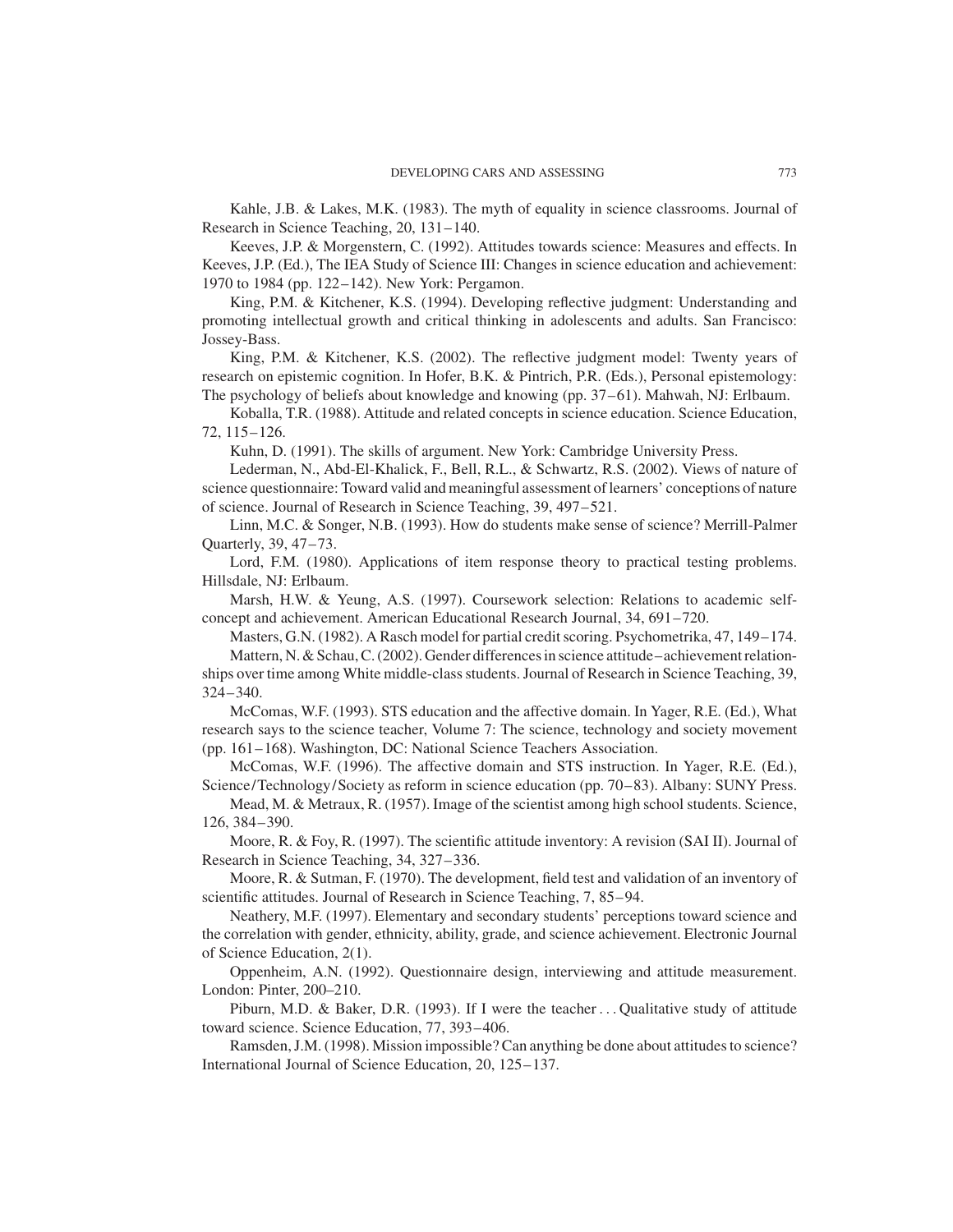Ranney, M. (1996). Individual-centered vs. model-centered approaches to consistency: A dimension for considering human rationality. Vivek, A Quarterly in Artificial Intelligence, 9, 35–43.

Ranney, M. & Schank, P. (1998). Toward an integration of the social and the scientific: Observing, modeling and promoting the explanatory coherence of reasoning. In Read, S. & Miller, L. (Eds.), Connectionist models of social reasoning and social behavior (pp. 245–274). Mahwah, NJ: Erlbaum.

Ranney, M., Schank, P., & Diehl, C. (1995). Competence and performance in critical reasoning: Reducing the gap by using Convince Me. Psychology Teaching Review, 4, 153–166.

Ranney, M., Schank, P., Hoadley, C., & Neff, J. (1994, October). ''I know one when I see one'': How (much) do hypotheses differ from evidence? In: Proceedings of the Fifth Annual American Society for Information Science Workshop on Classification Research, Alexandria, VA, pp. 139–156.

Ranney, M. & Thagard, P.(1988). Explanatory coherence and belief revision in naive physics. Proceedings of the Tenth Annual Conference of the Cognitive Science Society (pp. 426–432). Hillsdale, NJ: Erlbaum.

Rasch, G. (1960). Probabilistic models for some intelligence and attainment tests. Copenhagen: Danmarks Paedogogiske Institut, 1980.

Read, S.J. & Marcus-Newhall, A. (1993). Explanatory coherence in social explanations: A parallel distributed processing account. Journal of Personality and Social Psychology, 65, 429–447.

Roberts, L. & Henke, R.R. (1997). Mapping middle school students' perceptions of the relevance of science. In Wilson M. (Ed.), Objective measurement, Vol. 4. Norwood, NJ: Ablex.

Roberts, L., Sloane, K., & Wilson, M. (1996, April). Local assessment moderation in SEPUP. Presented at the annual meeting of the American Educational Research Association, New York, NY.

Roberts, L. & Wilson, M. (1998). An integrated assessment system as a medium for teacher change and the organizational factors that mediate science teachers' professional development. BEAR Report Series SA-98-2. Berkeley, CA: University of California.

Ryan, A.G. & Aikenhead, G.S. (1992). Students' preconceptions about the epistemology of science. Science Education, 76, 559–580.

Schank, P.K. (1995). Computational tools for modeling and aiding reasoning: Assessing and applying the theory of explanatory coherence. Doctoral dissertation, University of California, Berkeley.

Schank, P. & Ranney, M. (1991). An empirical investigation of the psychological fidelity of ECHO: Modeling an experimental study of explanatory coherence. In K.J. Hammond & D. Gentner (Eds.), Proceedings of the 13th Annual Conference of the Cognitive Science Society (pp. 892–897). Hillsdale, NJ: Erlbaum.

Schank, P. & Ranney, M. (1992). Assessing explanatory coherence: A new method for integrating verbal data of on-line belief revisions. In J.K. Kruschke (Ed.), Proceedings of the 14th Annual Conference of the Cognitive Science Society (pp. 599–604). Hillsdale, NJ: Erlbaum.

Schank, P., Ranney, M., & Hoadley, C. (1996). Convince Me [Revised computer program (on CD) and manual]. In Jungck, J.R., Vaughan, V., Calley, J.N., Peterson, N.S., Soderberg, P., & Stewart, J. (Eds.), The 1996–1997 BioQUEST Library (4th ed.) College Park, MD: Academic Software Development Group, University of Maryland.

Schibeci, R.A. & Riley, J.P. Jr. (1986). Influence of students' background and perceptions on science attitudes and achievement. Journal of Research in Science Teaching, 23, 177–187.

Schoenfeld, A.H. (1985). Mathematical problem solving. Orlando, FL: Academic Press.